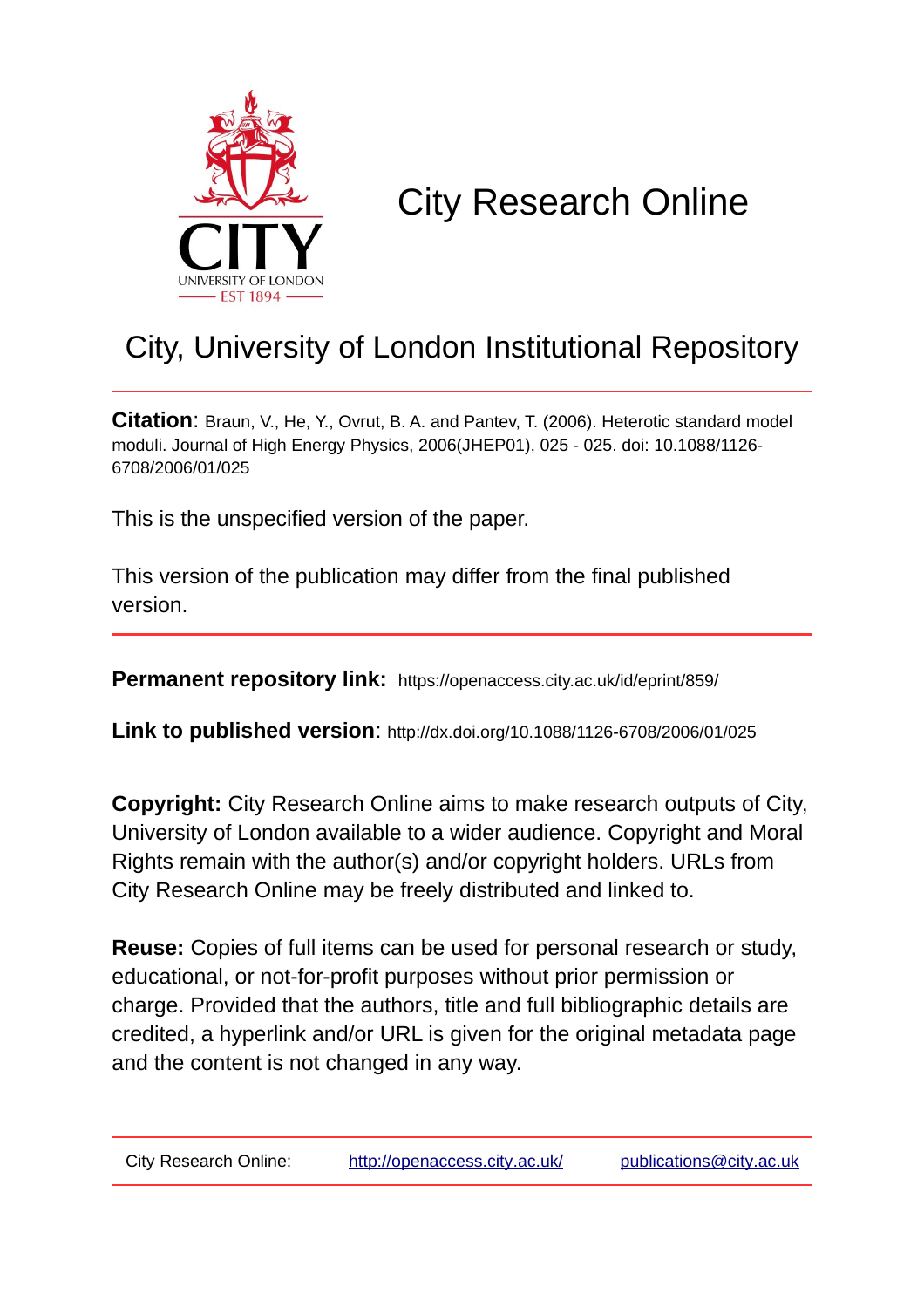# UPR 1131-T hep-th/0509051

# Heterotic Standard Model Moduli

Volker Braun<sup>1,2</sup>, Yang-Hui He<sup>1</sup>, Burt A. Ovrut<sup>1</sup>, and Tony Pantev<sup>2</sup>

<sup>1</sup> Department of Physics, <sup>2</sup> Department of Mathematics University of Pennsylvania Philadelphia, PA 19104–6395, USA

#### Abstract

In previous papers, we introduced a heterotic standard model and discussed its basic properties. The Calabi-Yau threefold has, generically, three Kähler and three complex structure moduli. The observable sector of this vacuum has the spectrum of the MSSM with one additional pair of Higgs-Higgs conjugate fields. The hidden sector has no charged matter in the strongly coupled string and only minimal matter for weak coupling. Additionally, the spectrum of both sectors will contain vector bundle moduli. The exact number of such moduli was conjectured to be small, but was not explicitly computed. In this paper, we rectify this and present a formalism for computing the number of vector bundle moduli. Using this formalism, the number of moduli in both the observable and strongly coupled hidden sectors is explicitly calculated.

<sup>∗</sup>vbraun, yanghe, ovrut@physics.upenn.edu; tpantev@math.upenn.edu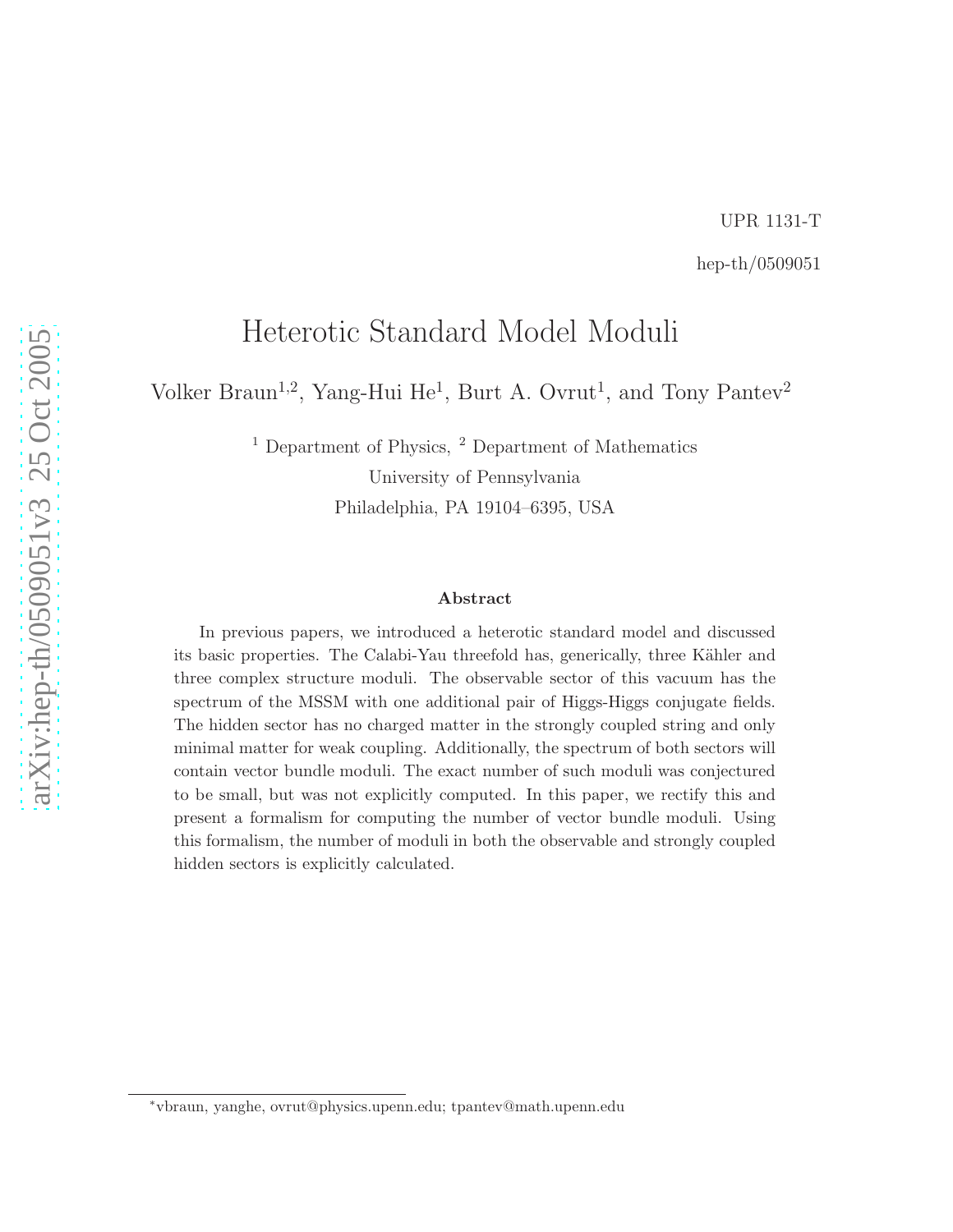# Contents

|                | 1 Introduction                           | 1                     |  |  |  |  |
|----------------|------------------------------------------|-----------------------|--|--|--|--|
| $\overline{2}$ | Preliminaries<br>2.1<br>2.2<br>2.3       | 3<br>$-6$             |  |  |  |  |
| 3              | The Exact Sequences<br>3.1<br>3.2<br>3.3 | $\overline{7}$        |  |  |  |  |
| $\overline{4}$ | The Long Exact Sequences<br>4.1          | 15<br><b>15</b><br>17 |  |  |  |  |
| $\mathbf{5}$   | The Moduli                               | 20                    |  |  |  |  |
| 6              | The Hidden Sector Moduli                 | 20                    |  |  |  |  |
|                | A The Coboundary Map $\delta_1$          | 23                    |  |  |  |  |
|                | <b>Bibliography</b>                      |                       |  |  |  |  |

# <span id="page-2-0"></span>1 Introduction

There is a long history in the search for realistic compactifications of the heterotic string, see  $[1-19]$ . But until recently, finding compactifications yielding a viable particle spectrum had resisted all efforts. In a series of papers  $[20-22]$ , we presented a "heterotic standard model" of particle physics. Specifically, we presented a small class of  $E_8 \times E_8$ heterotic superstring vacua whose observable sectors have the spectrum of the minimal supersymmetric standard model (MSSM), with the exception of one additional pair of Higgs-Higgs conjugate superfields, and *no exotic multiplets*. Such vacua occur for both weak and strong string coupling.

Technically, our heterotic standard vacua consist of stable, holomorphic vector bundles, V, with structure group  $SU(4)$  over elliptically fibered Calabi-Yau threefolds, X, with a  $\mathbb{Z}_3 \times \mathbb{Z}_3$  fundamental group. These bundles admit a gauge connection that, in conjunction with a Wilson line, spontaneously breaks the observable sector  $E_8$  gauge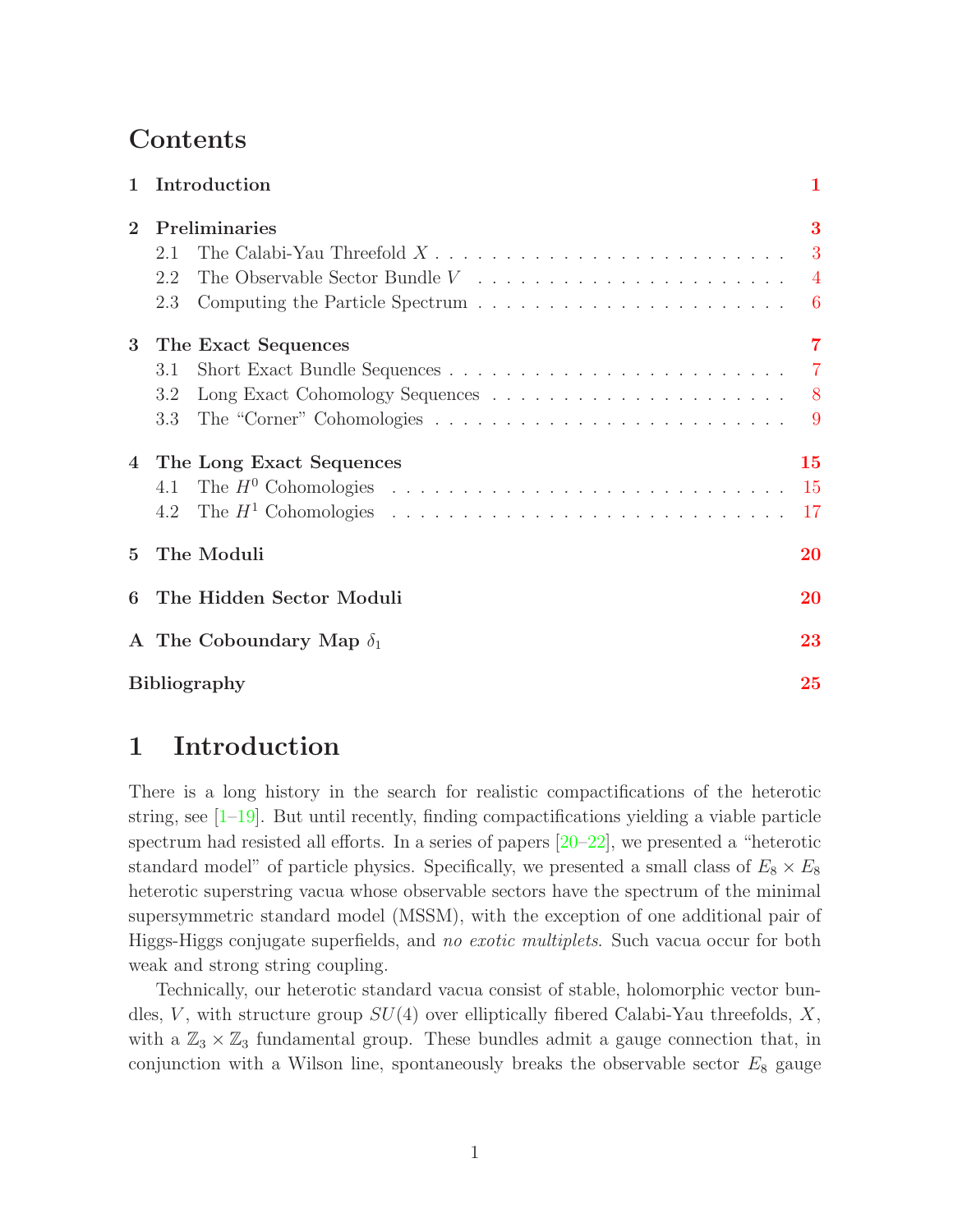group down to the  $SU(3)_C \times SU(2)_L \times U(1)_Y$  standard model group times an additional  $U(1)_{B-L}$  symmetry. The spectrum arises as the  $\mathbb{Z}_3 \times \mathbb{Z}_3$  invariant sheaf cohomology.

The existence of elliptically fibered Calabi-Yau threefolds with  $\mathbb{Z}_2$  and  $\mathbb{Z}_2\times\mathbb{Z}_2$  fundamental group was first demonstrated in [\[23](#page-28-0)[–25\]](#page-28-2) and [\[26,](#page-28-3) [27](#page-28-4)] respectively. More recently, elliptic Calabi-Yau threefolds with  $\mathbb{Z}_3 \times \mathbb{Z}_3$  fundamental group were constructed and classified [\[28\]](#page-28-5). Methods for building stable, holomorphic vector bundles with arbitrary structure group in  $E_8$  over simply connected elliptic Calabi-Yau threefolds were introduced in [\[29](#page-28-6)[–32\]](#page-28-9) and greatly expanded in a number of papers [\[23](#page-28-0)[–25](#page-28-2), [33](#page-28-10)[–35\]](#page-28-12). These constructions were then generalized to elliptically fibered Calabi-Yau threefolds with non-trivial fundamental group in [\[25](#page-28-2)[–27,](#page-28-4) [36](#page-29-0)]. In order to obtain a realistic spectrum, it was found necessary to introduce a new method [\[23](#page-28-0)[–27](#page-28-4)] for constructing vector bundles. This consists of building the requisite bundles by "extension" from simpler, lower rank bundles. This method was used for manifolds with  $\mathbb{Z}_2$  fundamental group in [\[25](#page-28-2), [37,](#page-29-1) [38\]](#page-29-2) and in the heterotic standard model context in [\[28](#page-28-5)]. In recent work [\[20](#page-27-11)[–22,](#page-27-13) [37,](#page-29-1) [38](#page-29-2)], it was shown how to compute the complete low-energy spectrum of such vacua. This requires one to evaluate the relevant sheaf cohomologies, find the action of the finite fundamental group on these spaces and, finally, to tensor this with the action of the Wilson line on the associated representation. The low energy spectrum is the invariant cohomology subspaces under the resulting group action. This was applied in [\[20](#page-27-11)[–22](#page-27-13)] to compute the exact spectrum of all multiplets transforming *non-trivially* under the action of the low energy gauge group. The accompanying natural method of "doublet-triplet" splitting was also discussed.

Although a similar calculation in principle, the spectrum of gauge *singlet* superfields was only partially determined. In addition to the three Kähler and three complex structure moduli, there are vector bundle moduli whose number was not computed. The reason is that the relevant cohomology space lies in a complex of intertwined long exact sequences which makes it, in general, much harder to evaluate than the other sheaf cohomologies. Be this as it may, vector bundle moduli are important in the particle phenomenology of these vacua, contributing, for example, to the mu-terms and Yukawa couplings. Furthermore, these moduli are central to the discussion of vacuum stability  $[39-48]$ , the cosmological constant  $[49-51]$ , and cosmology  $[52-54]$ . Hence, it is essential that their spectrum be computed.

In this paper, we present a general formalism for evaluating the number of gauge singlet superfields for vector bundles constructed by extension. We then apply this method to explicitly compute the number of vector bundle moduli in both the observable and hidden sectors of a heterotic standard model. Specifically, we do the following. In Section [2,](#page-4-0) all relevant properties of both the Calabi-Yau threefold and the holomorphic vector bundles of the heterotic standard vacua are outlined. For clarity, we present our discussion and formalism in terms of the observable sector vector bundle. The hidden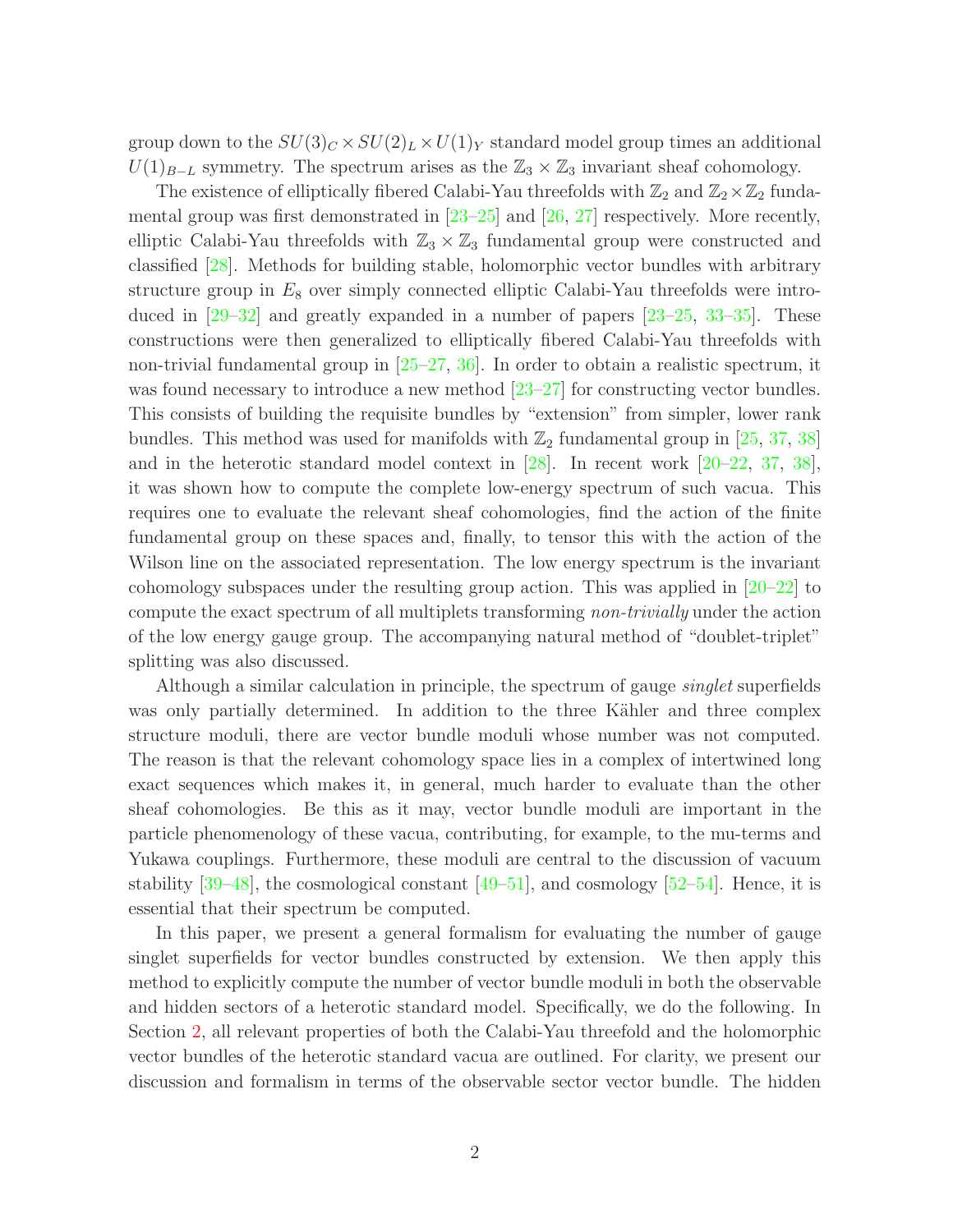sector bundle will be introduced in the final section. The sheaf cohomologies and their relation to the low-energy spectrum are briefly discussed and the cohomology space of vector bundle moduli is presented. The relevant short and long exact sequences are given in Section [3.](#page-8-0) The various cohomologies in the intertwined complex of long exact sequences are systematically calculated using two Leray spectral sequences. In Section [5](#page-21-0) all this information is brought together to compute the number of vector bundle moduli. For the heterotic standard model vacua under consideration, the number of such moduli in the observable sector is found to be  $n_{observable} = 19$ . Finally, this formalism is applied in Section [6](#page-21-1) to compute the number of vector bundle moduli in the strongly coupled hidden sector. We find that  $n_{hidden} = 5$ . To summarize, the moduli fields are listed in Table [1.](#page-4-2)

|        | Moduli Kähler | Complex   | Vector Bundle    | Vector Bundle  |
|--------|---------------|-----------|------------------|----------------|
|        |               | structure | (visible $E_8$ ) | $(hidden E_8)$ |
| Number |               |           |                  |                |

<span id="page-4-2"></span>Table 1: Moduli fields in "A Heterotic Standard Model"

### <span id="page-4-0"></span>2 Preliminaries

In our approach, there are two fundamental ingredients needed to construct a heterotic standard model. The first is a class of Calabi-Yau threefolds  $X$  with fundamental group  $\mathbb{Z}_3 \times \mathbb{Z}_3$ . The second consists of (a moduli space of) stable, holomorphic vector bundles V over X with structure group  $SU(4)$  which satisfy appropriate physical constraints. Calabi-Yau threefolds of this type were constructed in [\[28\]](#page-28-5). Similarly, in [\[22\]](#page-27-13) the requisite holomorphic vector bundles were discussed in detail. Here, we simply outline the properties of X and V that are relevant to this paper.

### <span id="page-4-1"></span>2.1 The Calabi-Yau Threefold X

The Calabi-Yau threefold, X, is constructed as follows. Begin by considering a simply connected Calabi-Yau threefold,  $\widetilde{X}$ , which is an elliptic fibration over a  $d\mathbb{P}_9$  surface. It was shown in [\[28\]](#page-28-5) that there are special  $d\mathbb{P}_9$  surfaces which admit a  $\mathbb{Z}_3 \times \mathbb{Z}_3$  action. A suitable fiber product of two such  $d\mathbb{P}_9$  surfaces is then a Calabi-Yau threefold with an induced fixed-point free  $\mathbb{Z}_3\times\mathbb{Z}_3$  group action. Hence, the quotient  $X = \widetilde{X}/(\mathbb{Z}_3\times\mathbb{Z}_3)$  is a smooth Calabi-Yau threefold that is torus-fibered over a singular  $d\mathbb{P}_9$  and has non-trivial fundamental group  $\mathbb{Z}_3 \times \mathbb{Z}_3$ , as desired.

Specifically,  $X$  is a fiber product

$$
\widetilde{X} = B_1 \times_{\mathbb{P}^1} B_2 \tag{1}
$$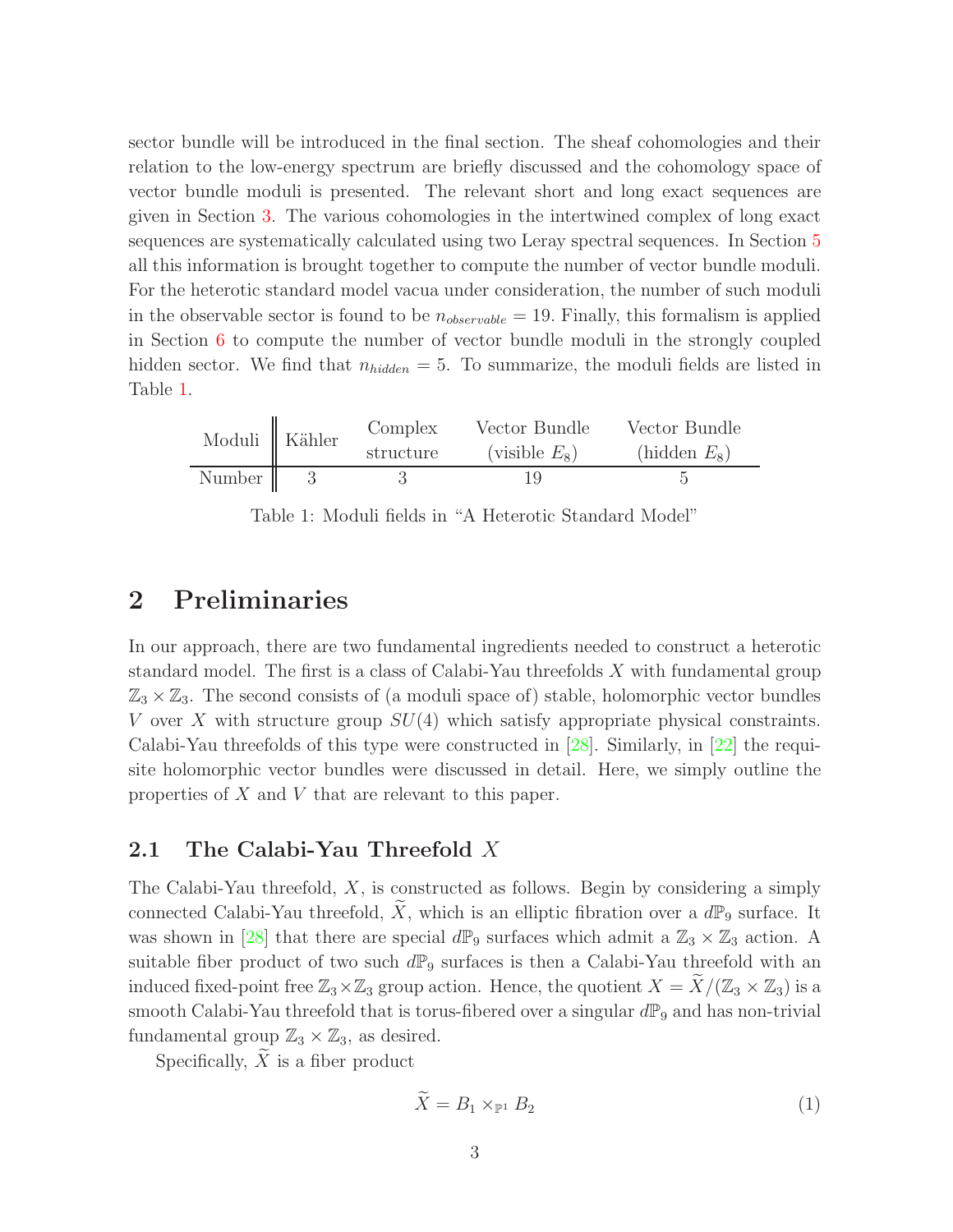<span id="page-5-1"></span>of two special  $d\mathbb{P}_9$  surfaces  $B_1$  and  $B_2$ . Thus,  $\widetilde{X}$  is elliptically fibered over both surfaces with the projections

$$
\pi_1 : \widetilde{X} \to B_1 \,, \quad \pi_2 : \widetilde{X} \to B_2 \,. \tag{2}
$$

The surfaces  $B_1$  and  $B_2$  are themselves elliptically fibered over  $\mathbb{P}^1$  with maps

<span id="page-5-3"></span>
$$
\beta_1: B_1 \to \mathbb{P}^1 \,, \quad \beta_2: B_2 \to \mathbb{P}^1 \,. \tag{3}
$$

Together, these projections yield the commutative diagram

$$
\dim_{\mathbb{C}} = 3:
$$
\n
$$
\lim_{\mathbb{C}} = 2:
$$
\n
$$
B_1 \qquad B_2
$$
\n
$$
\lim_{\beta_1} = 1:
$$
\n
$$
\lim_{\beta_2} \qquad \lim_{\beta_2} \qquad \dots \qquad \lim_{\beta_n} \qquad \dots \qquad \dots \qquad (4)
$$

The invariant homology ring of each special  $d\mathbb{P}_9$  surface is generated by two  $\mathbb{Z}_3 \times \mathbb{Z}_3$ invariant curve classes  $f$  and  $t$  with intersections

<span id="page-5-2"></span>
$$
f^2 = 0, \quad ft = 3t^2 = 3. \tag{5}
$$

Using projections [\(2\)](#page-5-1), these can be lifted to divisor classes

$$
\tau_1 = \pi_1^{-1}(t_1), \quad \tau_2 = \pi_2^{-1}(t_2), \quad \phi = \pi_1^{-1}(f_1) = \pi_2^{-1}(f_2) \tag{6}
$$

on  $\widetilde{X}$  satisfying the intersection relations

$$
\phi^2 = \tau_1^3 = \tau_2^3 = 0 \,, \quad \phi \tau_1 = 3\tau_1^2 \,, \quad \phi \tau_2 = 3\tau_2^2 \,. \tag{7}
$$

These three classes generate the invariant homology ring of  $\widetilde{X}$ . For example, one can show that  $X$  has, generically, six geometric moduli; three Kähler moduli and three complex structure moduli.

Finally, the Chern classes of  $\widetilde{X}$  are found to be

$$
c_1(T\widetilde{X}) = c_3(T\widetilde{X}) = 0, \quad c_2(T\widetilde{X}) = 12(\tau_1^2 + \tau_2^2).
$$
 (8)

### <span id="page-5-0"></span>2.2 The Observable Sector Bundle V

The observable sector bundles  $V$  on  $X$  are produced by constructing stable, holomorphic vector bundles  $\tilde{V}$  with structure group  $SU(4) \subset E_8$  over  $\tilde{X}$  that are equivariant under the action of  $\mathbb{Z}_3 \times \mathbb{Z}_3$ . Then  $V = \widetilde{V}/(\mathbb{Z}_3 \times \mathbb{Z}_3)$ . One further requires that V and, hence,  $\widetilde{V}$  satisfy the appropriate physical constraints.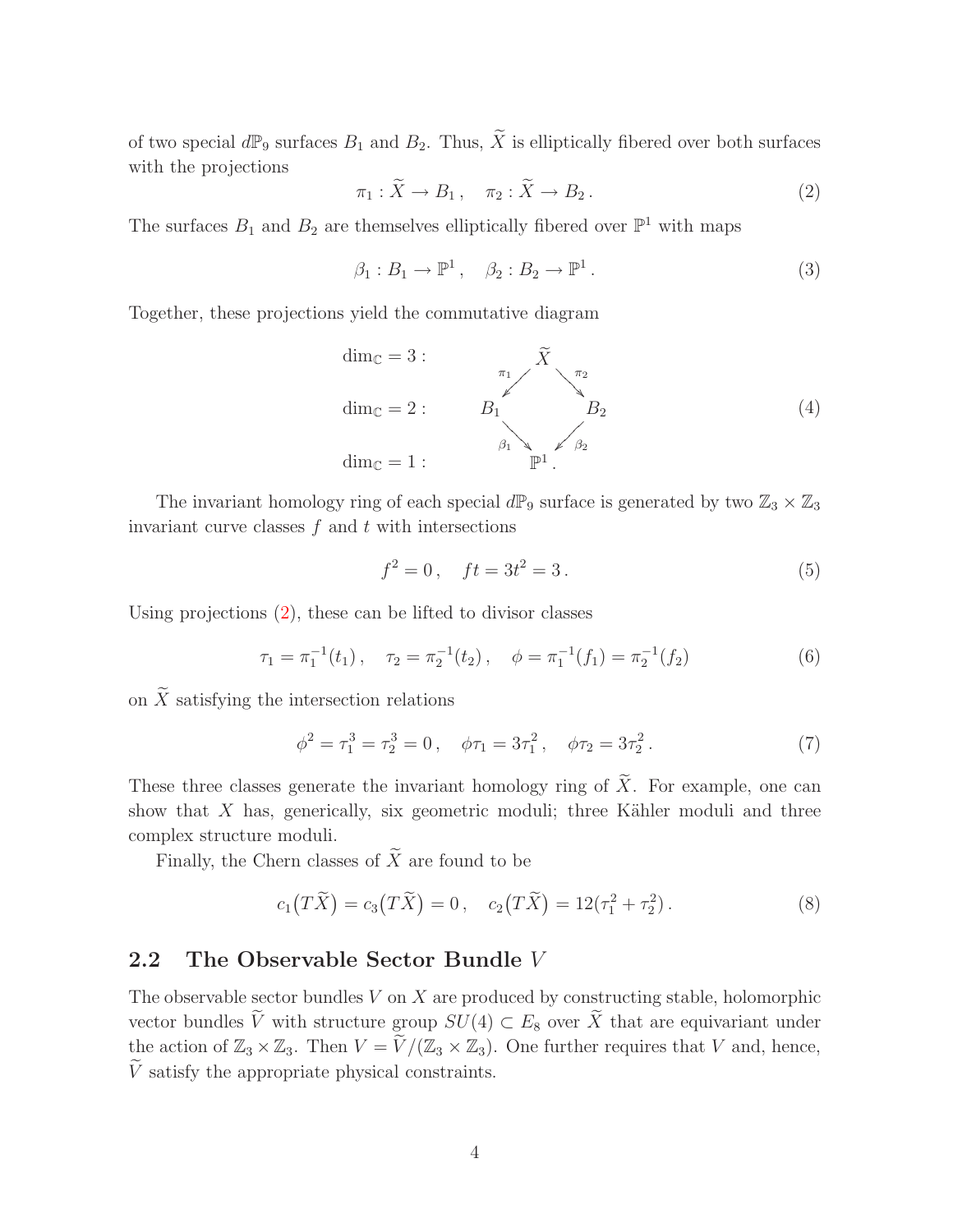The vector bundles  $\tilde{V}$  are constructed using a generalization of the method of "bundle" extensions" [\[25,](#page-28-2) [27\]](#page-28-4). Specifically,  $\tilde{V}$  is the extension<sup>1</sup>

<span id="page-6-2"></span><span id="page-6-1"></span>
$$
0 \longrightarrow V_2 \longrightarrow \widetilde{V} \longrightarrow V_1 \longrightarrow 0 \tag{9}
$$

of two rank two bundles  $V_1$  and  $V_2$  on  $\widetilde{X}$ . These are of the form

$$
V_i = \mathcal{L}_i \otimes \pi_2^* W_i, \quad i = 1, 2 \tag{10}
$$

for some line bundles  $\mathcal{L}_i$  on  $\widetilde{X}$  and rank 2 bundles  $W_i$  on  $B_2$ . The rank two bundles  $W_i$ are themselves extensions

<span id="page-6-0"></span>
$$
0 \longrightarrow \mathcal{O}_{B_2}(a_i f_2) \longrightarrow W_i \longrightarrow \mathcal{O}_{B_2}(b_i f_2) \otimes I_{k_i} \longrightarrow 0,
$$
\n(11)

where  $a_i, b_i$  are integers and  $I_{k_i}$  is the ideal sheaf of some  $k_i$ -tuple of points on  $B_2$ .

One must specify not only the bundles  $\tilde{V}$ , but their transformations under  $\mathbb{Z}_3 \times \mathbb{Z}_3$ as well. To do this, first notice that for the  $\mathbb{Z}_3 \times \mathbb{Z}_3$  action on the space of extensions to be well-defined, the line bundles  $\mathcal{O}_{B_2}(a_i f_2)$ ,  $\mathcal{O}_{B_2}(b_i f_2)$  and  $\mathcal{L}_i$  must be equivariant under the finite group action. In this case, the space of extensions will carry a representation of  $\mathbb{Z}_3 \times \mathbb{Z}_3$ . An invariant class in the extension space defines an equivariant vector bundle extension. A rank 4 vector bundle  $\tilde{V}$  with this property will inherit an explicit equivariant structure from the action of  $\mathbb{Z}_3 \times \mathbb{Z}_3$  on its constituent line bundles. Having found such a  $V$ , one can construct  $V = V/(\mathbb{Z}_3 \times \mathbb{Z}_3)$  on X.

As discussed in  $[20-22]$ , the requirement that V admit a gauge connection which satisfies the hermitian Yang-Mills equations and leads to three chiral families of quarks/leptons, no exotic matter and two pairs of Higgs-Higgs conjugate fields (the minimal number) imposes strong constraints on  $\tilde{V}$ . These are the following. First, in order for the hermitian Yang-Mills gauge connection to exist on  $\tilde{V}$  this vector bundle must be (slope) stable. A non-trivial set of necessary conditions for stability are

<span id="page-6-3"></span>
$$
H^{0}\left(\widetilde{X},\widetilde{V}\right) = H^{0}\left(\widetilde{X},\widetilde{V}^{\vee}\right) = 0, \qquad H^{0}\left(\widetilde{X},\widetilde{V}\otimes\widetilde{V}^{\vee}\right) = 1. \tag{12}
$$

The remaining three physical constraints were shown in [\[22\]](#page-27-13) to require that

<span id="page-6-4"></span>
$$
c_3(\widetilde{V}) = -54, \quad h^1\left(\widetilde{X}, \widetilde{V}^{\vee}\right) = 0, \quad h^1\left(\widetilde{X}, \wedge^2 \widetilde{V}\right) = 14
$$
 (13)

respectively.

<sup>&</sup>lt;sup>1</sup>The attentive reader will notice that we exchanged  $V_1$  and  $V_2$  in the sequence as compared to [\[20–](#page-27-11) [22\]](#page-27-13). This just means that we are working at a slightly different point in the Kähler and vector bundle moduli space. As one can easily check, the particle spectrum is unchanged.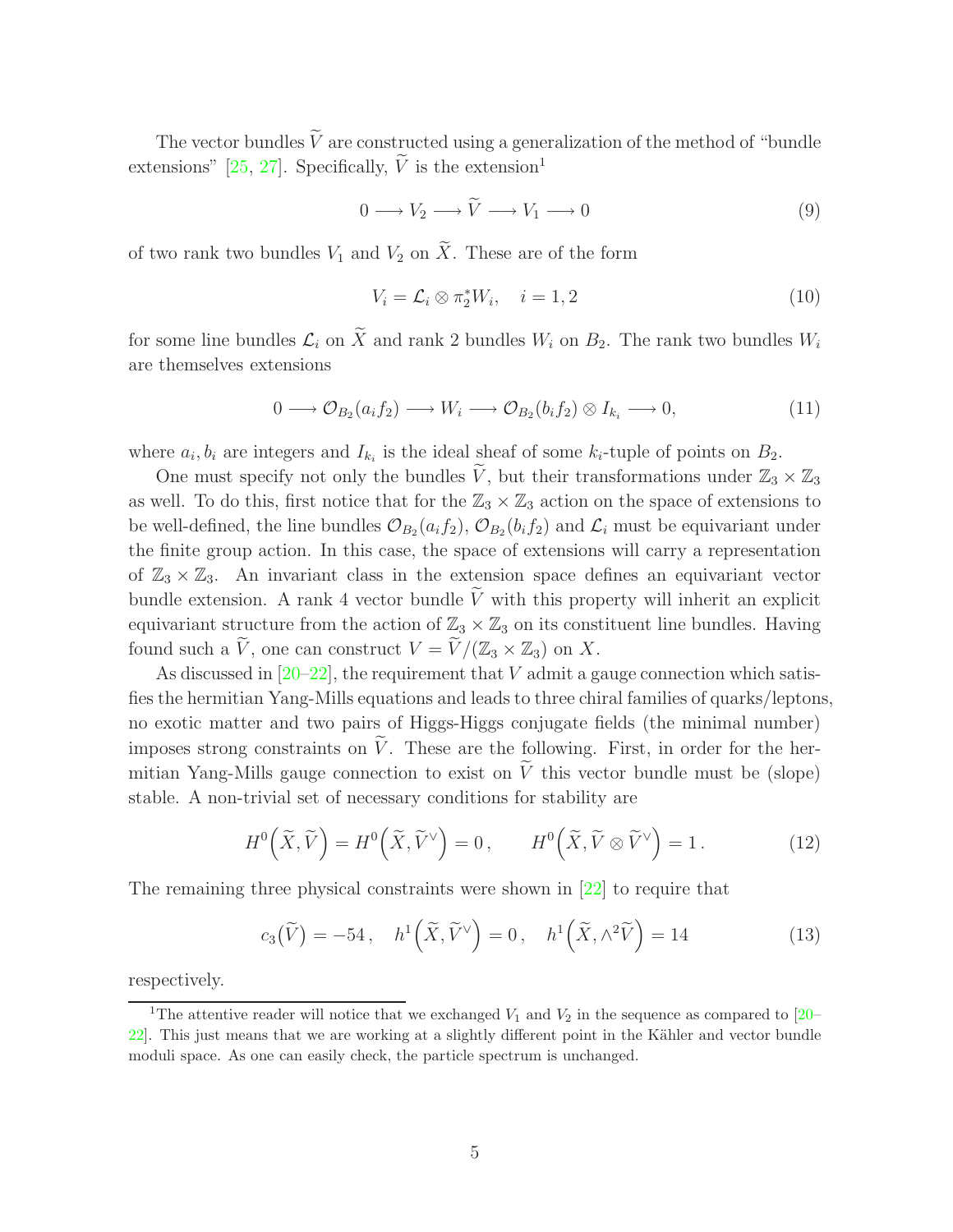A unique (up to continuous moduli) solution for  $\tilde{V}$  that is compatible with all of our constraints<sup>2</sup> was found in  $[22]$ . It is constructed as follows. First consider the rank two bundles  $W_i$  for  $i = 1, 2$  on  $B_2$ . Take  $W_1$  to be

$$
W_1 = \mathcal{O}_{B_2} \oplus \mathcal{O}_{B_2}.\tag{14}
$$

Note that this is the trivial extension of [\(11\)](#page-6-0) with  $a_1 = b_1 = k_1 = 0$ . Now let  $W_2$  be an equivariant bundle in the space of extension of the form

$$
0 \longrightarrow \mathcal{O}_{B_2}(-2f_2) \longrightarrow W_2 \longrightarrow \chi_2 \mathcal{O}_{B_2}(2f_2) \otimes I_9 \longrightarrow 0, \tag{15}
$$

where for the ideal sheaf  $I_9$  of 9 points we take a generic  $\mathbb{Z}_3 \times \mathbb{Z}_3$  orbit. Second, choose the two line bundles  $\mathcal{L}_i$  for  $i = 1, 2$  on X to be

$$
\mathcal{L}_1 = \chi_2 \mathcal{O}_{\widetilde{X}}(-\tau_1 + \tau_2) \tag{16}
$$

and

<span id="page-7-2"></span>
$$
\mathcal{L}_2 = \mathcal{O}_{\widetilde{X}}(\tau_1 - \tau_2) \tag{17}
$$

respectively. Here,  $\chi_1$  and  $\chi_2$  are the two natural one-dimensional representations of  $\mathbb{Z}_3 \times \mathbb{Z}_3$  defined by

$$
\chi_1(g_1) = \omega, \quad \chi_1(g_2) = 1; \quad \chi_2(g_1) = 1, \quad \chi_2(g_2) = \omega,
$$
\n(18)

where  $g_{1,2}$  are the generators of the two  $\mathbb{Z}_3$  factors,  $\chi_{1,2}$  are two group characters of  $\mathbb{Z}_3 \times \mathbb{Z}_3$ , and  $\omega = e^{\frac{2\pi i}{3}}$  is a third root of unity.

It follows that the two rank 2 bundles  $V_{1,2}$  defined in eq. [\(10\)](#page-6-1) are given by

<span id="page-7-1"></span>
$$
V_1 = \chi_2 \mathcal{O}_{\tilde{X}}(-\tau_1 + \tau_2) \oplus \chi_2 \mathcal{O}_{\tilde{X}}(-\tau_1 + \tau_2)
$$
  
\n
$$
V_2 = \mathcal{O}_{\tilde{X}}(\tau_1 - \tau_2) \otimes \pi_2^* W_2.
$$
\n(19)

The observable sector bundle  $\tilde{V}$  is then an equivariant element of the space of extensions eq. [\(9\)](#page-6-2).

### <span id="page-7-0"></span>2.3 Computing the Particle Spectrum

As discussed in detail in [\[22\]](#page-27-13), the low-energy particle spectrum is given by

$$
\ker(\mathcal{D}_{\tilde{V}}) = \left(H^{0}(\tilde{X}, \mathcal{O}_{\tilde{X}}) \otimes \mathbf{45}\right)^{\mathbb{Z}_{3} \times \mathbb{Z}_{3}} \oplus \left(H^{1}(\tilde{X}, \text{ad}(\tilde{V})) \otimes \mathbf{1}\right)^{\mathbb{Z}_{3} \times \mathbb{Z}_{3}} \oplus \left(H^{1}(\tilde{X}, \tilde{V}) \otimes \mathbf{16}\right)^{\mathbb{Z}_{3} \times \mathbb{Z}_{3}} \oplus \left(H^{1}(\tilde{X}, \tilde{V}) \otimes \mathbf{16}\right)^{\mathbb{Z}_{3} \times \mathbb{Z}_{3}},
$$
\n
$$
\oplus \left(H^{1}(\tilde{X}, \tilde{V}) \otimes \mathbf{16}\right)^{\mathbb{Z}_{3} \times \mathbb{Z}_{3}} \oplus \left(H^{1}(\tilde{X}, \tilde{V}) \otimes \mathbf{16}\right)^{\mathbb{Z}_{3} \times \mathbb{Z}_{3}},
$$
\n(20)

<sup>&</sup>lt;sup>2</sup>We verified that the cohomology groups of  $\tilde{V}$  satisfy the constraints eq. [\(12\)](#page-6-3) imposed by stability. We also have not been able to find any destabilizing subbundle, and it appears to be stable to experts in the field. Stability was proven for a very similar vector bundle in [\[27](#page-28-4)], and we expect the same methods to work in our case. Of course, ultimately one has to give a detailed mathematical proof. This will be presented elsewhere.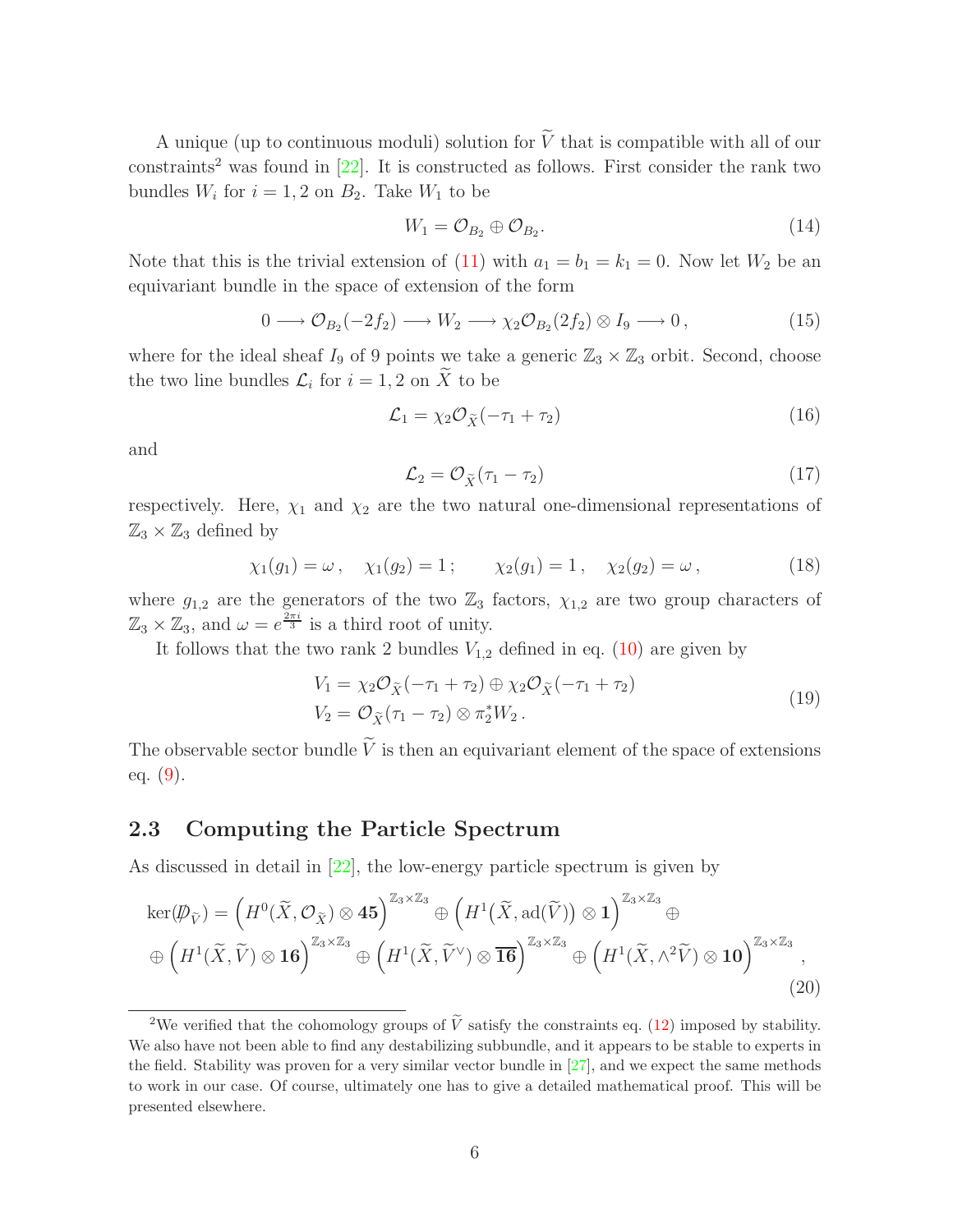where the superscript indicates the invariant subspace under the action of  $\mathbb{Z}_3 \times \mathbb{Z}_3$ . The invariant cohomology space  $(H^0(\tilde{X}, \mathcal{O}_{\tilde{X}}) \otimes 45)^{\mathbb{Z}_3 \times \mathbb{Z}_3}$  corresponds to gauge superfields in the low-energy spectrum carrying the adjoint representation of  $SU(3)_C \times$  $SU(2)_L \times U(1)_Y \times U(1)_{B-L}$ . The matter cohomology spaces,  $(H^1(\tilde{X}, \tilde{V}) \otimes 16)^{\mathbb{Z}_3 \times \mathbb{Z}_3}$ ,  $(H^1(\widetilde{X}, \widetilde{V}^{\vee}) \otimes \overline{\mathbf{16}})^{\mathbb{Z}_3 \times \mathbb{Z}_3}$  and  $(H^1(\widetilde{X}, \wedge^2 \widetilde{V}) \otimes \mathbf{10})^{\mathbb{Z}_3 \times \mathbb{Z}_3}$  were all explicitly computed in [\[22](#page-27-13)], leading to three chiral families of quarks/leptons (each family with a right-handed neutrino [\[55](#page-30-4)]), no exotic superfields and two vector-like pairs of Higgs-Higgs conjugate superfields respectively. The remaining cohomology space in eq. [\(20\)](#page-7-1), namely,

<span id="page-8-2"></span>
$$
\left(H^1\big(\widetilde{X},\mathrm{ad}(\widetilde{V})\big)\otimes 1\right)^{\mathbb{Z}_3\times\mathbb{Z}_3},\tag{21}
$$

corresponds to the vector bundle moduli in the low-energy spectrum, see also [\[8](#page-26-8), [47,](#page-29-11) [48](#page-29-12), [56](#page-30-5)[–59](#page-30-8)]. Since  $ad(\tilde{V})$  is a rank 15 vector bundle, its cohomology is much harder to compute than the previous cohomology spaces and, for that reason, was not evaluated in [\[20](#page-27-11)[–22](#page-27-13)]. However, vector bundle moduli play an essential role in mu-terms, Yukawa couplings and in the discussion of vacuum stability and the cosmological constant. For these reasons, and to complete the spectrum, this paper will present a formalism for computing eq. [\(21\)](#page-8-2). We will then use this formalism to explicitly evaluate the number of vector bundle moduli in the heterotic standard model.

### <span id="page-8-0"></span>3 The Exact Sequences

It is clear from eq. [\(21\)](#page-8-2) that we must compute the cohomology space  $H^1(\widetilde{X}, \text{ad}(\widetilde{V}))$ . First, recall that the action of the Wilson line on the 1 representation is trivial. Hence, we only need to know the  $\mathbb{Z}_3 \times \mathbb{Z}_3$ -invariant part of the cohomology. Second, note that ad( $\widetilde{V}$ ) is defined to be the traceless part of  $\widetilde{V} \otimes \widetilde{V}^{\vee}$ . But the trace part is just the trivial line bundle, whose first cohomology group vanishes. It follows that the vector bundle moduli are precisely

$$
H^{1}\left(\widetilde{X},\mathrm{ad}(\widetilde{V})\right)^{\mathbb{Z}_{3}\times\mathbb{Z}_{3}}=H^{1}\left(\widetilde{X},\widetilde{V}\otimes\widetilde{V}^{\vee}\right)^{\mathbb{Z}_{3}\times\mathbb{Z}_{3}}-\underbrace{H^{1}\left(\widetilde{X},\mathcal{O}_{\widetilde{X}}\right)^{\mathbb{Z}_{3}\times\mathbb{Z}_{3}}}_{=0}.
$$
 (22)

Therefore, the tangent space to the moduli space is  $H^1(\tilde{X}, \tilde{V} \otimes \tilde{V}^{\vee})^{\mathbb{Z}_3 \times \mathbb{Z}_3}$ . To compute this space, one must consider complexes of interlocking exact sequences.

### <span id="page-8-1"></span>3.1 Short Exact Bundle Sequences

<span id="page-8-3"></span>Recall from eq. [\(9\)](#page-6-2) that the vector bundle  $\tilde{V}$  is defined by the short exact sequence of bundles

$$
0 \longrightarrow V_2 \longrightarrow \widetilde{V} \longrightarrow V_1 \longrightarrow 0. \tag{23}
$$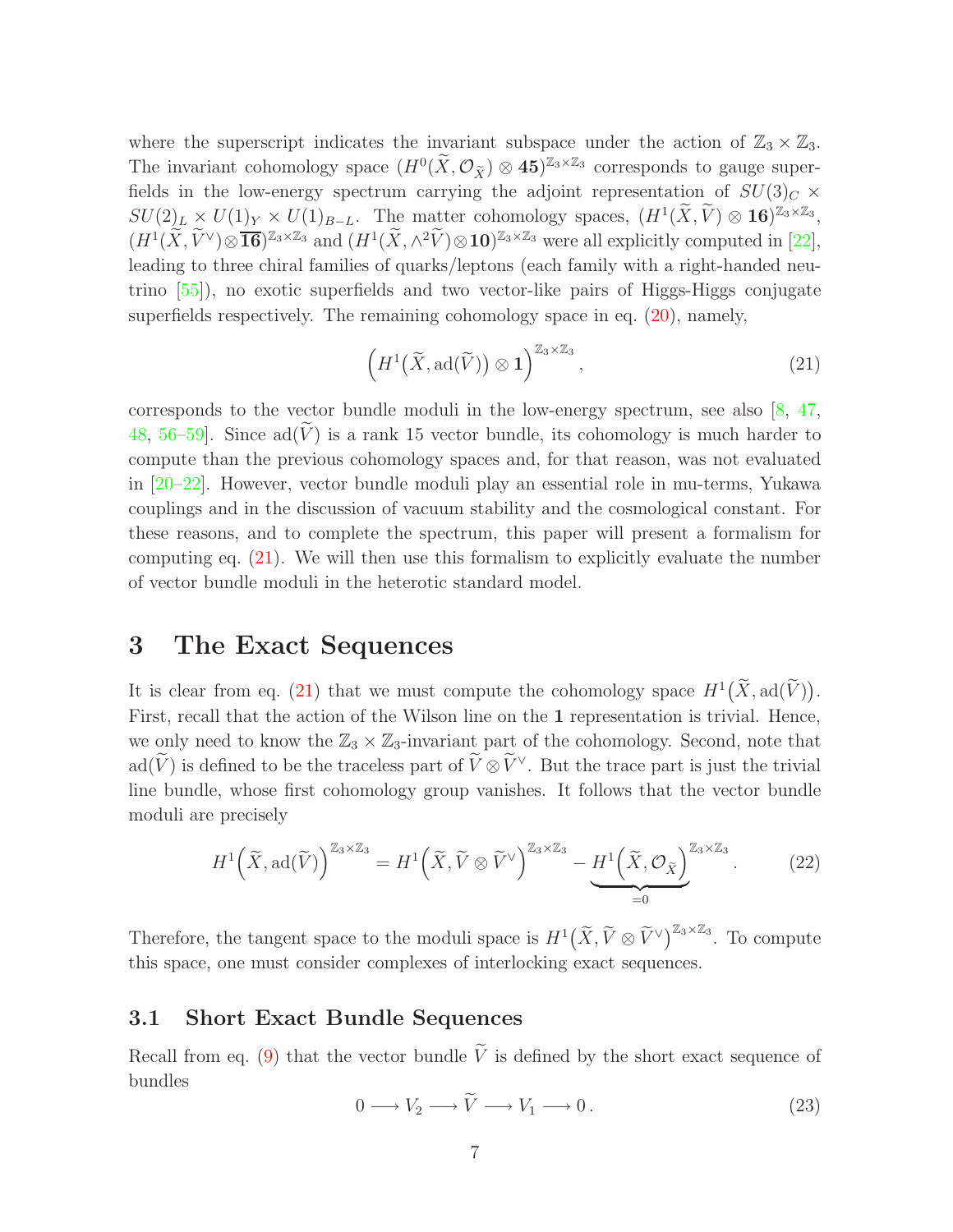One can tensor this sequence on the right by the bundles  $V_1^{\vee}$ ,  $\tilde{V}^{\vee}$  and  $V_2^{\vee}$  to produce three new short exact sequences which we will refer to as  $(a)$ ,  $(b)$  and  $(c)$  respectively. Now take the dual of eq. [\(23\)](#page-8-3). This gives the short exact sequence of bundles

<span id="page-9-2"></span>
$$
0 \longrightarrow V_1^{\vee} \longrightarrow \widetilde{V}^{\vee} \longrightarrow V_2^{\vee} \longrightarrow 0, \tag{24}
$$

which we will tensor with vector bundles  $V_2$ ,  $\widetilde{V}$  and  $V_1$ . Of course, the tensor product is commutative, but we will write it as tensoring on the left. The three resulting short exact sequences will be referred to as  $(d)$ ,  $(e)$  and  $(f)$  respectively. The six short exact bundle sequences constructed in this manner can be written together as the commutative diagram of exact sequences

<span id="page-9-1"></span>
$$
(d) \qquad (e) \qquad (f)
$$
\n
$$
(g) \qquad (g) \qquad (h)
$$
\n
$$
(h) \qquad (h) \qquad (i) \qquad (j) \qquad (k) \qquad (l) \qquad (l) \qquad (l) \qquad (l) \qquad (l) \qquad (l) \qquad (l) \qquad (l) \qquad (l) \qquad (l) \qquad (l) \qquad (l) \qquad (l) \qquad (l) \qquad (l) \qquad (l) \qquad (l) \qquad (l) \qquad (l) \qquad (l) \qquad (l) \qquad (l) \qquad (l) \qquad (l) \qquad (l) \qquad (l) \qquad (l) \qquad (l) \qquad (l) \qquad (l) \qquad (l) \qquad (l) \qquad (l) \qquad (l) \qquad (l) \qquad (l) \qquad (l) \qquad (l) \qquad (l) \qquad (l) \qquad (l) \qquad (l) \qquad (l) \qquad (l) \qquad (l) \qquad (l) \qquad (l) \qquad (l) \qquad (l) \qquad (l) \qquad (l) \qquad (l) \qquad (l) \qquad (l) \qquad (l) \qquad (l) \qquad (l) \qquad (l) \qquad (l) \qquad (l) \qquad (l) \qquad (l) \qquad (l) \qquad (l) \qquad (l) \qquad (l) \qquad (l) \qquad (l) \qquad (l) \qquad (l) \qquad (l) \qquad (l) \qquad (l) \qquad (l) \qquad (l) \qquad (l) \qquad (l) \qquad (l) \qquad (l) \qquad (l) \qquad (l) \qquad (l) \qquad (l) \qquad (l) \qquad (l) \qquad (l) \qquad (l) \qquad (l) \qquad (l) \qquad (l) \qquad (l) \qquad (l) \qquad (l) \qquad (l) \qquad (l) \qquad (l) \qquad (l) \qquad (l) \qquad (l) \qquad (l) \qquad (l) \qquad (l) \qquad (l) \qquad (l) \qquad (l) \qquad (l) \qquad (l) \qquad (l) \qquad (l) \qquad (l) \qquad (l) \qquad (l) \qquad (l) \qquad (l) \qquad
$$

### <span id="page-9-0"></span>3.2 Long Exact Cohomology Sequences

Each of the six short exact bundle sequences defined above gives rise to a long exact cohomology sequence. These can also be fit together into the complex of intertwining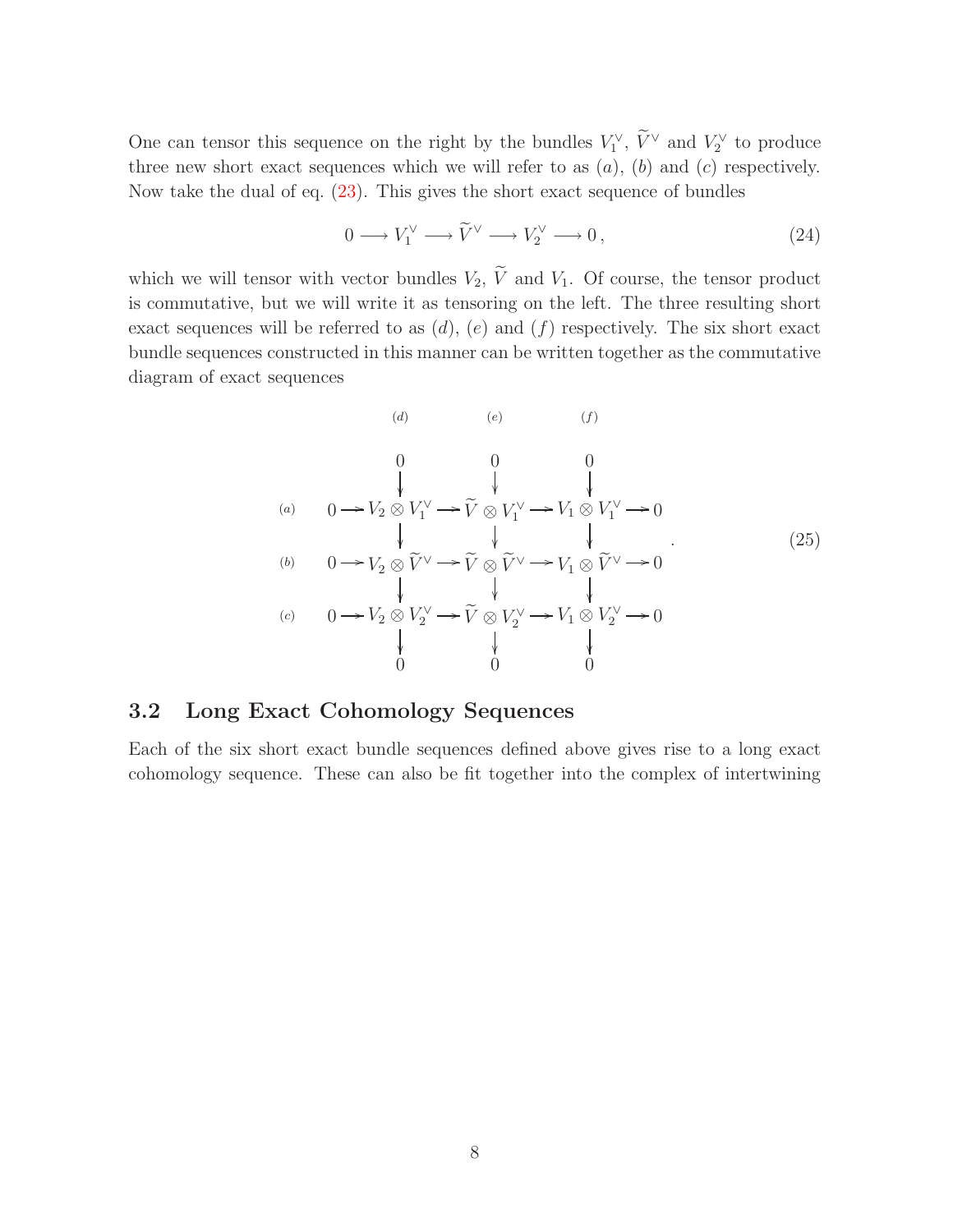<span id="page-10-1"></span>sequences of the form<sup>3</sup>

. . . . . . . . . . . . . . . ··· /Hi−<sup>2</sup> (V1⊗V ∨ 2 ) /Hi−<sup>1</sup> (V2⊗V ∨ 2 ) /Hi−<sup>1</sup> (Ve ⊗V ∨ 2 ) /Hi−<sup>1</sup> (V1⊗V ∨ 2 ) /Hi (V2⊗V ∨ 2 ) /··· ··· /Hi−<sup>1</sup> (V1⊗V ∨ 1 ) /Hi (V2⊗V ∨ 1 ) /Hi (Ve ⊗V ∨ 1 ) /Hi (V1⊗V ∨ 1 ) /Hi+1(V2⊗<sup>V</sup> ∨ 1 ) /··· ··· /Hi−<sup>1</sup> (V1⊗V<sup>e</sup> <sup>∨</sup>) /Hi (V2⊗V<sup>e</sup> <sup>∨</sup>) /Hi (V<sup>e</sup> <sup>⊗</sup>V<sup>e</sup> <sup>∨</sup>) /Hi (V1⊗V<sup>e</sup> <sup>∨</sup>) /Hi+1(V2⊗V<sup>e</sup> <sup>∨</sup>) /··· ··· /Hi−<sup>1</sup> (V1⊗V ∨ 2 ) /Hi (V2⊗V ∨ 2 ) /Hi (Ve ⊗V ∨ 2 ) /Hi (V1⊗V ∨ 2 ) /Hi+1(V2⊗<sup>V</sup> ∨ 2 ) /··· ··· /H<sup>i</sup> (V1⊗V ∨ 1 ) /Hi+1(V2⊗<sup>V</sup> ∨ 1 ) /Hi+1(V<sup>e</sup> <sup>⊗</sup><sup>V</sup> ∨ 1 ) /Hi+1(V1⊗<sup>V</sup> ∨ 1 ) /Hi+2(V2⊗<sup>V</sup> ∨ 1 ) /··· . . . . . . . . . . . . . . . \_ \_ \_ \_ \_ \_ \_ \_ \_ \_ \_ \_ \_ \_ \_ \_ \_ \_ \_ \_ \_ \_ \_ \_ \_ \_ \_ \_ \_ \_ \_ \_ \_ \_ \_ \_ \_ \_ , (26)

where the cohomology spaces in degrees  $i < 0$  or  $i > 3$  vanish for dimension reasons. Note that the object of interest, namely,  $H^1(\tilde{X}, \tilde{V} \otimes \tilde{V}^{\vee})$ , occurs in this complex. By evaluating various other cohomology spaces in these sequences, we will be able to explicitly compute  $H^1(\widetilde{X}, \widetilde{V} \otimes \widetilde{V}^{\vee}).$ 

# <span id="page-10-0"></span>3.3 The "Corner" Cohomologies

We begin by noting that the complex is composed of a number of  $3 \times 3$  blocks, each of the form

$$
H^{i}\left(\tilde{V}_{2}\otimes\tilde{V}^{\vee}\right) \longrightarrow H^{i}\left(\tilde{V}\otimes V_{1}^{\vee}\right) \longrightarrow H^{i}\left(\tilde{V}_{1}\otimes V_{1}^{\vee}\right) = A
$$
\n
$$
\downarrow \qquad \qquad \downarrow \qquad \qquad \downarrow \qquad \qquad \downarrow \qquad \qquad \downarrow \qquad \qquad \downarrow \qquad \qquad \downarrow \qquad \qquad \downarrow \qquad \qquad \downarrow \qquad \qquad \downarrow \qquad \qquad \downarrow \qquad \qquad \downarrow \qquad \qquad \downarrow \qquad \qquad \downarrow \qquad \qquad \downarrow \qquad \qquad \downarrow \qquad \qquad \downarrow \qquad \qquad \downarrow \qquad \qquad \downarrow \qquad \qquad \downarrow \qquad \qquad \downarrow \qquad \qquad \downarrow \qquad \qquad \downarrow \qquad \qquad \downarrow \qquad \qquad \downarrow \qquad \qquad \downarrow \qquad \qquad \downarrow \qquad \qquad \downarrow \qquad \qquad \downarrow \qquad \qquad \downarrow \qquad \qquad \downarrow \qquad \qquad \downarrow \qquad \qquad \downarrow \qquad \qquad \downarrow \qquad \qquad \downarrow \qquad \qquad \downarrow \qquad \qquad \downarrow \qquad \qquad \downarrow \qquad \qquad \downarrow \qquad \qquad \downarrow \qquad \qquad \downarrow \qquad \qquad \downarrow \qquad \qquad \downarrow \qquad \qquad \downarrow \qquad \qquad \downarrow \qquad \qquad \downarrow \qquad \qquad \downarrow \qquad \qquad \downarrow \qquad \qquad \downarrow \qquad \qquad \downarrow \qquad \qquad \downarrow \qquad \qquad \downarrow \qquad \qquad \downarrow \qquad \qquad \downarrow \qquad \qquad \downarrow \qquad \qquad \downarrow \qquad \qquad \downarrow \qquad \qquad \downarrow \qquad \qquad \downarrow \qquad \qquad \downarrow \qquad \qquad \downarrow \qquad \qquad \downarrow \qquad \qquad \downarrow \qquad \qquad \downarrow \qquad \qquad \downarrow \qquad \qquad \downarrow \qquad \qquad \downarrow \qquad \qquad \downarrow \qquad \qquad \downarrow \qquad \qquad \downarrow \qquad \qquad \downarrow \qquad \qquad \downarrow \qquad \qquad \downarrow \qquad \qquad \downarrow \qquad \qquad
$$

containing exclusively degree i cohomology spaces. The cohomology spaces at the corners of each block, labeled as  $A, B, C$  and  $D$ , are particularly amenable to evaluation, so we begin by computing them.

<sup>&</sup>lt;sup>3</sup>To save space, we occasionally suppress the  $\widetilde{X}$  in large commutative diagrams.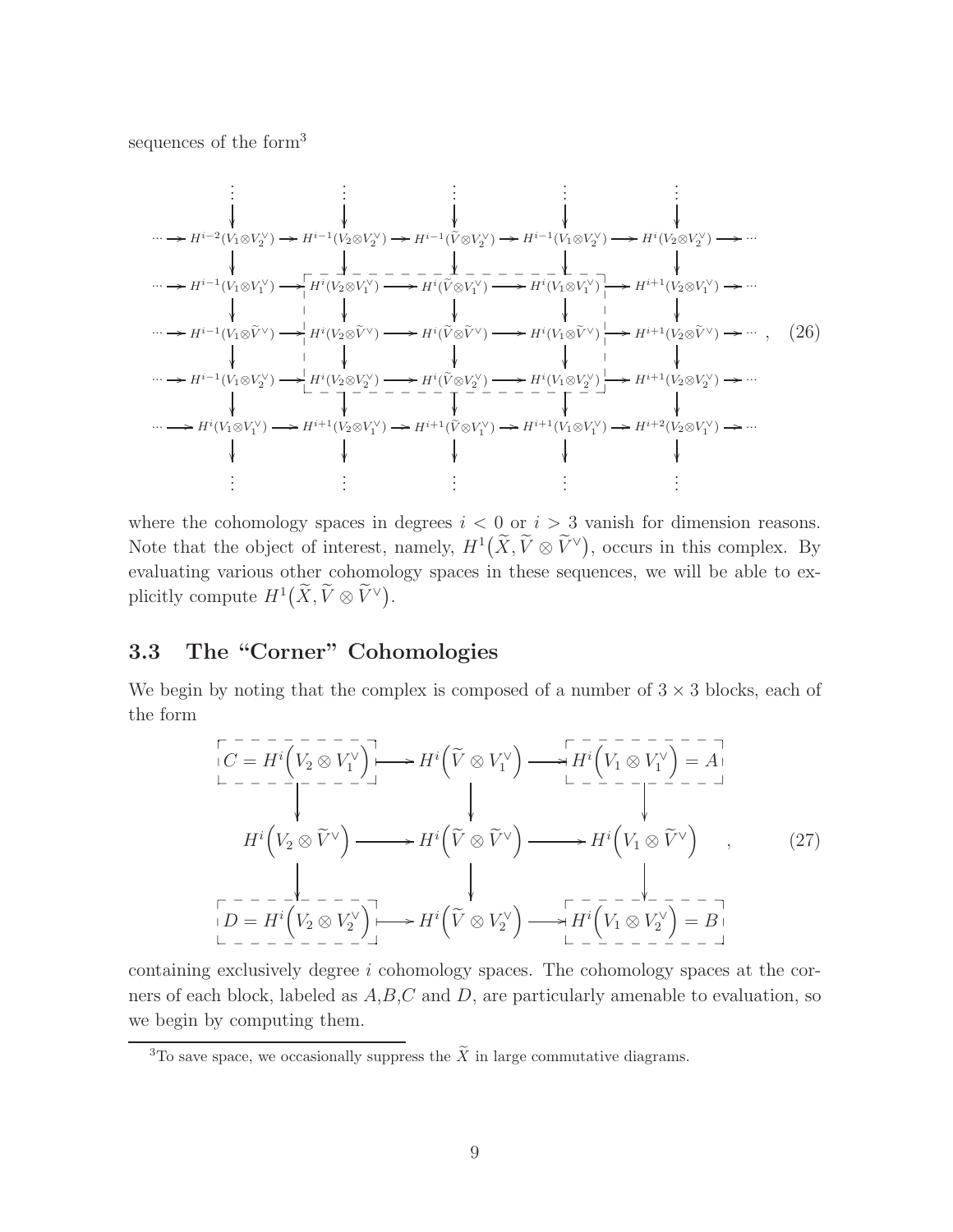#### Cohomologies A

First consider the cohomology spaces

$$
A = H^* \left( \tilde{X}, V_1 \otimes V_1^{\vee} \right). \tag{28}
$$

It follows from eq. [\(19\)](#page-7-2) that  $V_1 \otimes V_1^{\vee}$  is just the rank 4 trivial bundle,

$$
V_1 \otimes V_1^{\vee} = \mathcal{O}_{\widetilde{X}} \mathbb{P}^4. \tag{29}
$$

Then, its cohomology spaces are

$$
H^*\left(\widetilde{X}, V_1 \otimes V_1^{\vee}\right) = H^*(\widetilde{X}, \mathcal{O}_{\widetilde{X}})^{\oplus 4}
$$
\n(30)

and, therefore,

$$
H^{0}(\widetilde{X}, V_{1} \otimes V_{1}^{\vee}) = 4, \qquad H^{1}(\widetilde{X}, V_{1} \otimes V_{1}^{\vee}) = 0, H^{2}(\widetilde{X}, V_{1} \otimes V_{1}^{\vee}) = 0, \qquad H^{3}(\widetilde{X}, V_{1} \otimes V_{1}^{\vee}) = 4,
$$
\n(31)

where we have used the simplifying notation that  $\mathbb{C}^{\oplus 4} \equiv 1^{\oplus 4} \equiv 4$ , thought of as a  $\mathbb{Z}_3 \times \mathbb{Z}_3$  representation. In fact, throughout this paper we will often denote the trivial n-dimensional representation by

$$
1^{\oplus n} \equiv n,\tag{32}
$$

for any positive integer  $n$ .

#### Cohomologies B

Next, we calculate the spaces  $B$  given by

<span id="page-11-1"></span>
$$
H^*\left(\widetilde{X}, V_1 \otimes V_2^{\vee}\right). \tag{33}
$$

For notational simplicity, we define

<span id="page-11-0"></span>
$$
\mathcal{F} = V_1 \otimes V_2^{\vee} \,. \tag{34}
$$

These cohomology spaces are much harder to compute and will be evaluated using several applications of the Leray spectral sequence. The first Leray sequence is associated with integrating over the elliptic fiber of  $\pi_2 : \widetilde{X} \to B_2$ , hence pushing the cohomology down onto the base surface  $B_2$ . In this case, one finds<sup>4</sup>

$$
H^{i}\left(\widetilde{X},\mathcal{F}\right) = \bigoplus_{p,q}^{p+q=i} H^{p}\left(B_{2}, R^{q}\pi_{2*}\mathcal{F}\right),\tag{35}
$$

<sup>&</sup>lt;sup>4</sup>In all the spectral sequences which we are considering higher differentials vanish trivially. Furthermore, there are no extension ambiguities for C-vector spaces.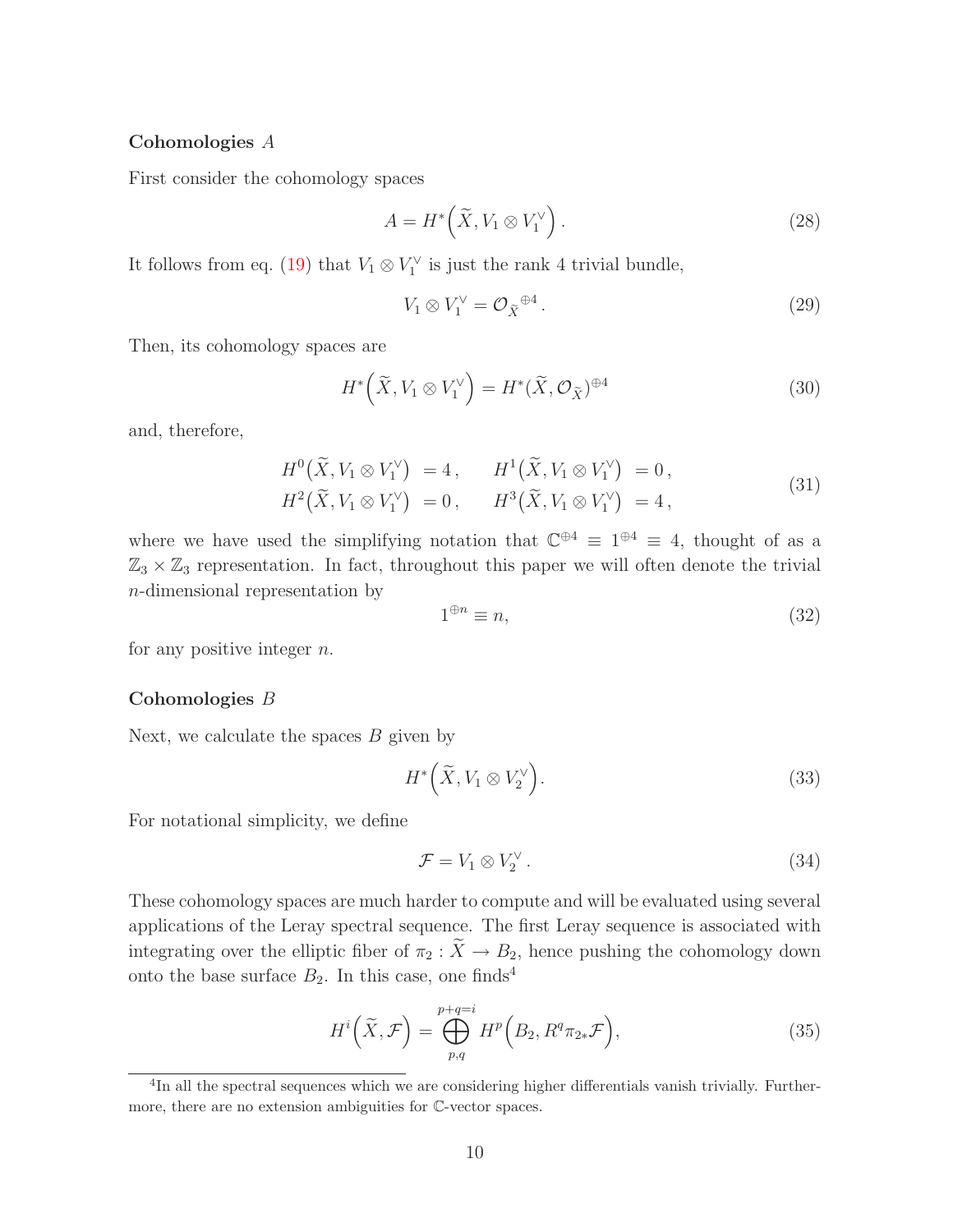where the only nonvanishing entries are for  $p = 0, 1, 2$  (since dim<sub>C</sub>  $B_2 = 2$ ) and  $q = 0, 1$ (since the fiber of  $\widetilde{X}$  is an elliptic curve). It follows from eq. [\(19\)](#page-7-2) that

<span id="page-12-0"></span>
$$
\mathcal{F} = \mathcal{O}_{\widetilde{X}}(-2\tau_1 + 2\tau_2)^{\oplus 2} \otimes \pi_2^* W_2, \tag{36}
$$

where we have used the fact, proven in [\[22\]](#page-27-13), that  $W_2^{\vee} = \chi_2^2 W_2$ . Furthermore, we see from eq.  $(6)$  that

$$
\mathcal{O}_{\widetilde{X}}(\tau_i) = \pi_i^* \mathcal{O}_{B_i}(t_i), \quad i = 1, 2.
$$
\n(37)

Combining this with eq. [\(36\)](#page-12-0) implies

$$
\mathcal{F} = \left[ \pi_1^* \bigg( \mathcal{O}_{B_1}(-2t_1) \bigg) \otimes \pi_2^* \bigg( \mathcal{O}_{B_2}(2t_2) \otimes W_2 \bigg) \right]^{\oplus 2} . \tag{38}
$$

Then, using the projection formula and the fact that

<span id="page-12-2"></span><span id="page-12-1"></span>
$$
(R^q \pi_{2*}) \circ \pi_1^* = \beta_2^* \circ (R^q \beta_{1*}), \qquad (39)
$$

which follows from the commutativity of the diagram eq.  $(4)$ , one finds

$$
R^q \pi_{2*} \mathcal{F} = \left[ \beta_2^* R^q \beta_{1*} \left( \mathcal{O}_{B_1}(-2t_1) \right) \otimes \mathcal{O}_{B_2}(2t_2) \otimes W_2 \right]^{\oplus 2}.
$$
 (40)

Using this expression, we can calculate each cohomology space  $H^p(B_2, R^q\pi_{2*}\mathcal{F})$  in eq. [\(35\)](#page-11-0), to which we now proceed.

Note that the cohomologies  $H^p(B_2, R^q\pi_{2*}\mathcal{F})$  fill out the  $2 \times 3$  tableau<sup>5</sup>

$$
q=1 \n\begin{array}{c|c|c|c|c|c} H^0(B_2, R^1 \pi_{2*} \mathcal{F}) & H^1(B_2, R^1 \pi_{2*} \mathcal{F}) & H^2(B_2, R^1 \pi_{2*} \mathcal{F}) \\ \hline H^0(B_2, \pi_{2*} \mathcal{F}) & H^1(B_2, \pi_{2*} \mathcal{F}) & H^2(B_2, \pi_{2*} \mathcal{F}) \\ \hline p=0 & p=1 & p=2 \end{array} \tag{41}
$$

Such tableaux are very useful in keeping track of the elements of Leray spectral sequences. As is clear from eq. [\(35\)](#page-11-0), the sum over the diagonals yields the desired cohomology of F. Let us first evaluate the cohomologies with  $q = 0$ . Since the curve  $-2t_1$ intersects the fiber of  $B_1$  negatively, that is,  $-2t_1$  has negative degree, it follows that

$$
R^{0}\beta_{1*}\Big(\mathcal{O}_{B_{1}}(-2t_{1})\Big)=\beta_{1*}\Big(\mathcal{O}_{B_{1}}(-2t_{1})\Big)=0.
$$
\n(42)

Since the push-down vanishes we immediately obtain

$$
H^{p}\left(B_{2}, \pi_{2*}\mathcal{F}\right) = 0, \quad p = 0, 1, 2 \tag{43}
$$

and the Leray tableau eq. [\(41\)](#page-12-1) becomes

$$
q=1 \frac{H^0\left(B_2, R^1\pi_{2*}\mathcal{F}\right) \left[H^1\left(B_2, R^1\pi_{2*}\mathcal{F}\right) \right] H^2\left(B_2, R^1\pi_{2*}\mathcal{F}\right)}{0 \qquad 0}
$$
\n
$$
q=0 \qquad \qquad 0 \qquad 0 \qquad 0 \qquad 0 \qquad 0 \qquad 0 \qquad 44
$$

<sup>&</sup>lt;sup>5</sup>Of course, the zero-th derived push-down is just the ordinary push-down,  $R^0 \pi_{2*} = \pi_{2*}$ .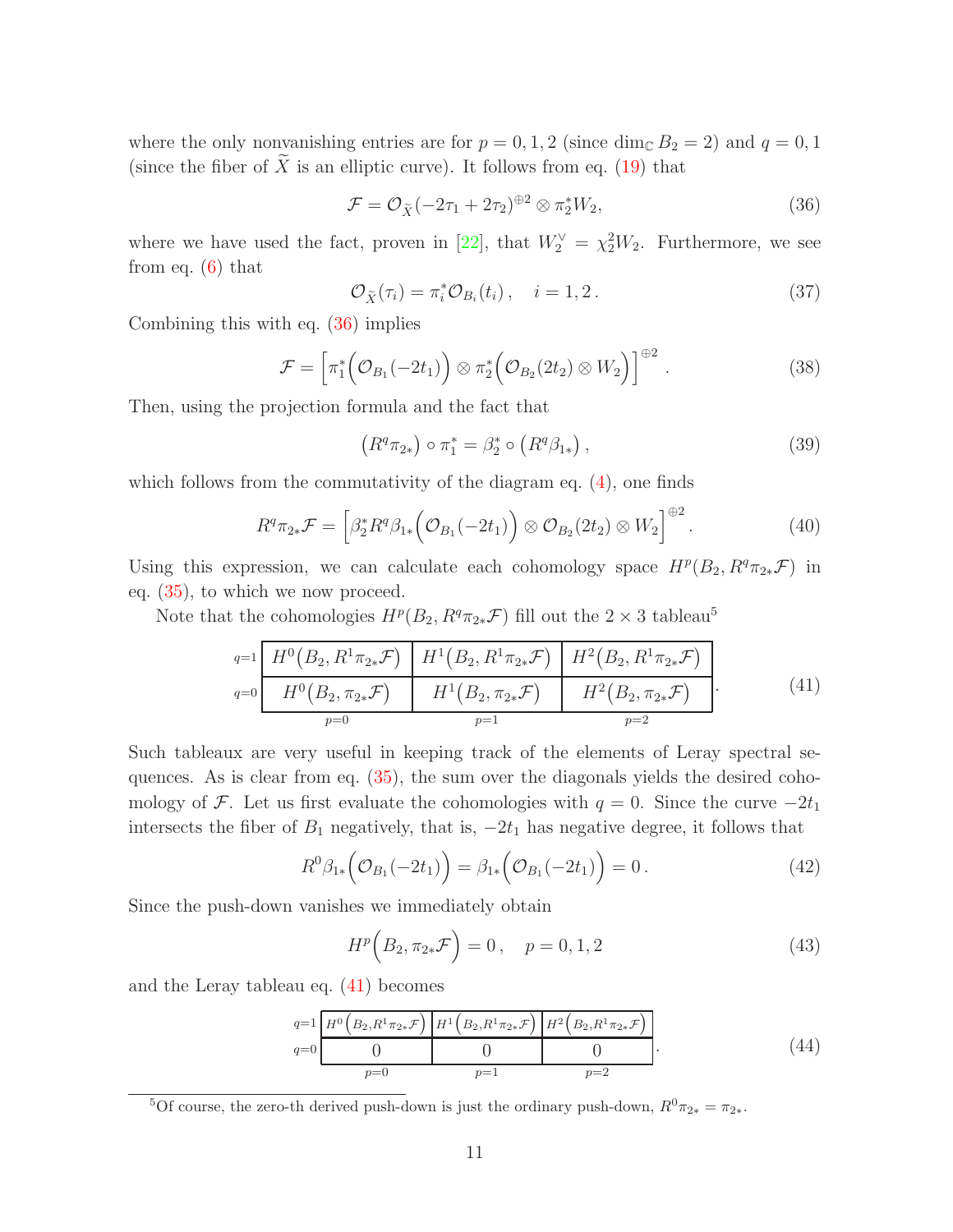One must now compute the three cohomologies in the upper row, corresponding to  $q = 1$ . We begin by using the fact that

<span id="page-13-4"></span><span id="page-13-1"></span><span id="page-13-0"></span>
$$
R^1 \beta_{1*} \mathcal{O}_{B_1}(-2t_1) = \mathcal{O}_{\mathbb{P}^1}(-1)^{\oplus 6}, \qquad (45)
$$

derived in  $[22]$ . It follows from this and eq.  $(40)$  that

$$
R^1 \pi_{2*} \mathcal{F} = \left[ \beta_2^* \left( \mathcal{O}_{\mathbb{P}^1}(-1)^{\oplus 6} \right) \otimes \mathcal{O}_{B_2}(2t_2) \otimes W_2 \right]^{\oplus 2} = \left( \mathcal{O}_{B_2}(2t_2 - f) \otimes W_2 \right)^{\oplus 12}.
$$
\n(46)

Using this result, we can now compute  $H^p(B_2, R^1\pi_{2*}\mathcal{F})$  by pushing down onto the base  $\mathbb{P}^1$  of  $B_2$  using a second Leray spectral sequence. This is given for each  $p = 0, 1, 2$  by

<span id="page-13-3"></span>
$$
H^{p}\left(B_{2}, R^{1}\pi_{2*}\mathcal{F}\right) = \bigoplus_{s,t}^{s+t=p} H^{s}\left(\mathbb{P}^{1}, R^{t}\beta_{2*}(R^{1}\pi_{2*}\mathcal{F})\right),\tag{47}
$$

where  $s = 0, 1$  (since dim<sub>C</sub>  $\mathbb{P}^1 = 1$ ) and  $t = 0, 1$  (since the fiber of  $B_2$  is one dimensional). From eq. [\(46\)](#page-13-0) and the projection formula, we find that

$$
R^t \beta_{2*}(R^1 \pi_{2*} \mathcal{F}) = \left[ \mathcal{O}_{\mathbb{P}^1}(-1) \otimes R^t \beta_{2*} \left( \mathcal{O}_{B_2}(2t_2) \otimes W_2 \right) \right]^{\oplus 12}.
$$
 (48)

Using this expression, one can calculate the cohomology spaces  $H^s(\mathbb{P}^1, R^t\beta_{2*}(R^1\pi_{2*}\mathcal{F}))$ in eq. [\(47\)](#page-13-1).

<span id="page-13-2"></span>First note that the cohomologies  $H^s(\mathbb{P}^1, R^t\beta_{2*}(R^1\pi_{2*}\mathcal{F}))$  are determined by the  $2\times 2$ Leray tableau

$$
t=1 \frac{H^0(\mathbb{P}^1, R^1\beta_{2*}(R^1\pi_{2*}\mathcal{F}))}{H^0(\mathbb{P}^1, \beta_{2*}(R^1\pi_{2*}\mathcal{F}))} \frac{H^1(\mathbb{P}^1, R^1\beta_{2*}(R^1\pi_{2*}\mathcal{F}))}{H^0(\mathbb{P}^1, \beta_{2*}(R^1\pi_{2*}\mathcal{F}))}.
$$
\n
$$
t=0 \frac{H^0(\mathbb{P}^1, \beta_{2*}(R^1\pi_{2*}\mathcal{F}))}{s=1}.
$$
\n
$$
(49)
$$

Let us first evaluate the cohomologies with  $t = 1$ . Since  $2t_2$  has positive degree, it follows that

$$
R^1 \beta_{2*} \left( \mathcal{O}_{B_2}(2t_2) \otimes W_2 \right) = 0. \qquad (50)
$$

Therefore,

<span id="page-13-5"></span>
$$
H^s(\mathbb{P}^1, R^1\beta_{2*}(R^1\pi_{2*}\mathcal{F})) = 0, \quad s = 0, 1
$$
 (51)

and the Leray tableau eq. [\(49\)](#page-13-2) degenerates to

$$
\begin{array}{ll}\nt=1 & 0 & 0 \\
\hline\nH^0\left(\mathbb{P}^1, \beta_{2*}(R^1\pi_{2*}\mathcal{F})\right) & H^0\left(\mathbb{P}^1, \beta_{2*}(R^1\pi_{2*}\mathcal{F})\right) \\
s=0 & s=1\n\end{array}.
$$
\n(52)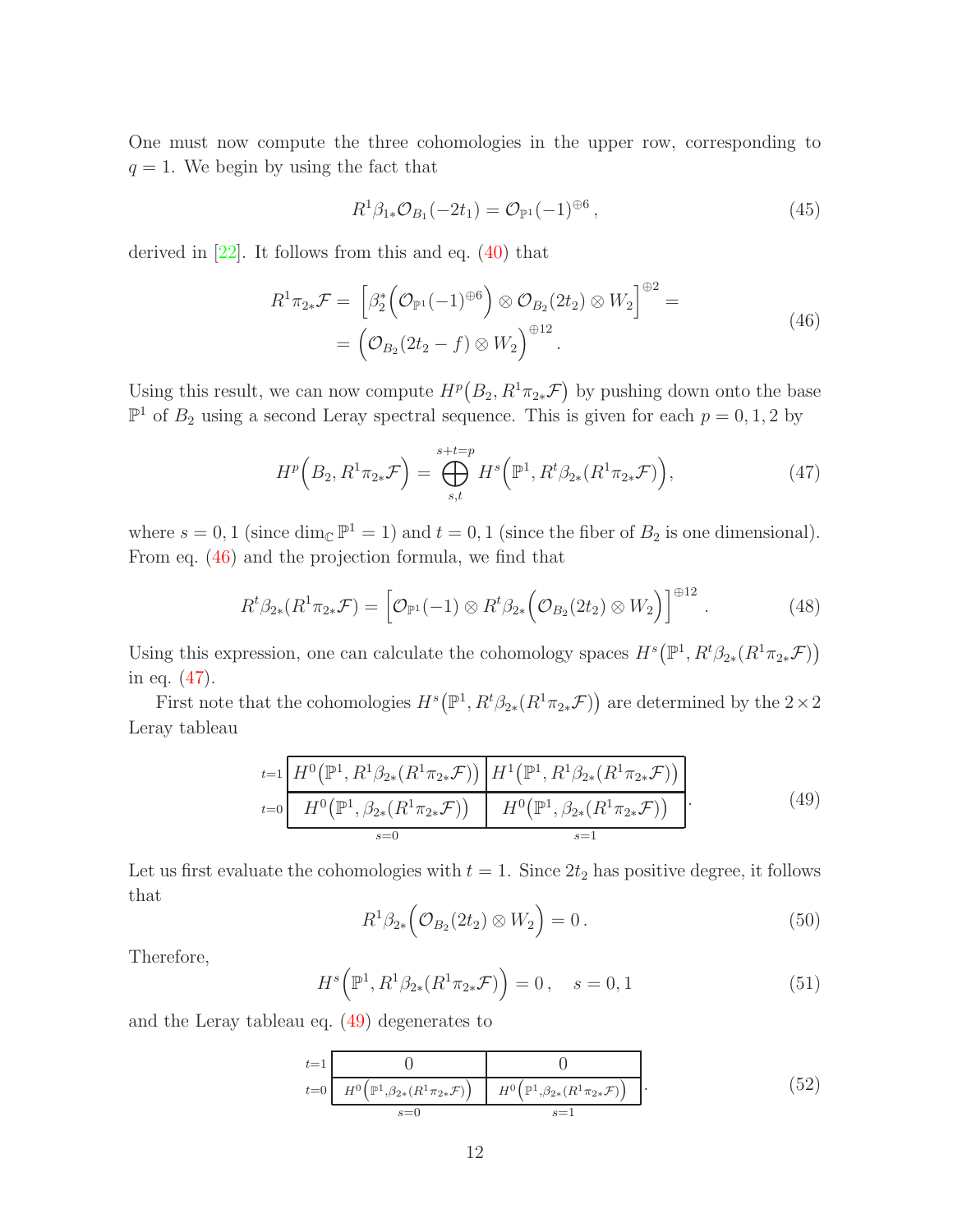One must now compute the two cohomologies in the lower row, corresponding to  $t = 0$ . It was shown in [\[22](#page-27-13)] that

$$
\beta_{2*} \left( \mathcal{O}_{B_2}(2t_2) \otimes W_2 \right) = \mathcal{O}_{\mathbb{P}^1}(-2)^{\oplus 6} \oplus \mathcal{O}_{\mathbb{P}^1}^{\oplus 3} \oplus \mathcal{O}_{\mathbb{P}^1}(1)^{\oplus 3}.
$$
 (53)

Then from eq. [\(48\)](#page-13-3) one finds that

<span id="page-14-0"></span>
$$
\beta_{2*}\left(R^1\pi_{2*}\mathcal{F}\right) = \left[\mathcal{O}_{\mathbb{P}^1}(-3)^{\oplus 2} \oplus \mathcal{O}_{\mathbb{P}^1}(-1) \oplus \mathcal{O}_{\mathbb{P}^1}\right]^{\oplus 36}.
$$
\n(54)

<span id="page-14-3"></span>Clearly, then

$$
h^{0}(\mathbb{P}^{1}, \beta_{2*}(R^{1}\pi_{2*}\mathcal{F})) = 36.
$$
 (55)

Using results from [\[22\]](#page-27-13), we can obtain the corresponding 36-dimensional  $\mathbb{Z}_3 \times \mathbb{Z}_3$  representation, and conclude that

$$
H^{0}\left(\mathbb{P}^{1},\beta_{2*}(R^{1}\pi_{2*}\mathcal{F})\right) = RG^{\oplus 4},\qquad(56)
$$

<span id="page-14-2"></span>where RG stands for the nine-dimensional "regular representation" of  $\mathbb{Z}_3 \times \mathbb{Z}_3$  given by

$$
RG = \bigoplus_{0 \le n,m \le 2} \chi_1^n \chi_2^m =
$$
  
= 1 \oplus \chi\_1 \oplus \chi\_2 \oplus \chi\_1^2 \oplus \chi\_2^2 \oplus \chi\_1 \chi\_2 \oplus \chi\_1 \chi\_2^2 \oplus \chi\_1^2 \chi\_2 \oplus \chi\_1^2 \chi\_2^2. (57)

Applying Serre duality on  $\mathbb{P}^1$ , and using the fact that the canonical bundle of  $\mathbb{P}^1$  is  $\mathcal{O}_{\mathbb{P}^1}(-2)$ , it follows from eq. [\(56\)](#page-14-0) that

<span id="page-14-1"></span>
$$
H^1\left(\mathbb{P}^1, \beta_{2*}(R^1\pi_{2*}\mathcal{F})\right) = RG^{\oplus 16}.
$$
\n
$$
(58)
$$

These results fill out the remaining entries in the Leray tableau eq. [\(49\)](#page-13-2) for the pushdown onto  $\mathbb{P}^1$ . The complete tableau is

$$
\begin{array}{c|c}\nt=1 & 0 & 0 \\
\hline\nR G^{\oplus 4} & R G^{\oplus 16} \\
s=0 & s=1\n\end{array}.
$$
\n(59)

Summing the diagonals in eq. [\(59\)](#page-14-1), we can finally evaluate the  $q = 1$  cohomologies  $H^p(B_2, R^1\pi_{2*}\mathcal{F})$  in the first Leray spectral sequence. Recall, that  $p=0,1,2$  and that  $s + t = p$ . Then

1. 
$$
p = 0 \Rightarrow s = t = 0:
$$
  
\n
$$
H^{0}(B_{2}, R^{1}\pi_{2*}\mathcal{F}) = RG^{\oplus 4},
$$
\n(60)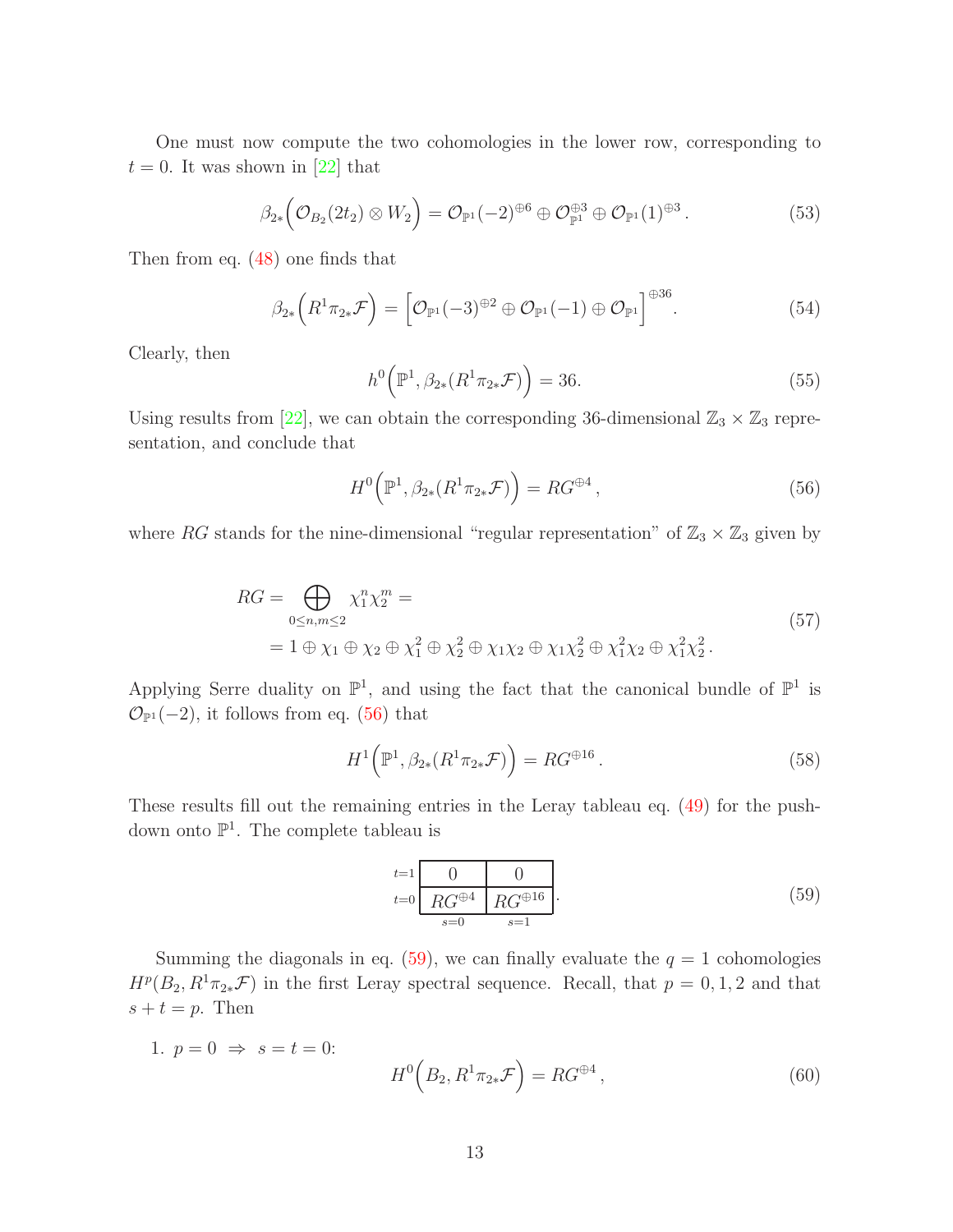2.  $p = 1 \Rightarrow (s = 0, t = 1)$  or  $(s = 1, t = 0)$ :

$$
H^1\left(B_2, R^1\pi_{2*}\mathcal{F}\right) = RG^{\oplus 16},\tag{61}
$$

3.  $p = 2 \Rightarrow s = t = 1$ :

<span id="page-15-0"></span>
$$
H^2\left(B_2, R^1\pi_{2*}\mathcal{F}\right) = 0.
$$
\n<sup>(62)</sup>

Therefore the complete Leray tableau eq. [\(41\)](#page-12-1) for the push-down from  $\widetilde{X}$  to  $B_2$  is

$$
q=1 \n\begin{array}{c|c}\nR G^{\oplus 4} & R G^{\oplus 16} & 0 \\
\hline\n0 & 0 & 0 \\
p=0 & p=1 & p=2\n\end{array} \n\tag{63}
$$

<span id="page-15-1"></span>With this information one can, at last, compute the cohomologies  $B$  given in eq.  $(33)$ . To do this, use the entries in eqns. [\(63\)](#page-15-0) and [\(35\)](#page-11-0), recalling that  $m = p + q$ . The results are

$$
H^{0}\left(\widetilde{X}, V_{1} \otimes V_{2}^{\vee}\right) = 0, \qquad H^{1}\left(\widetilde{X}, V_{1} \otimes V_{2}^{\vee}\right) = RG^{\oplus 4},
$$
  

$$
H^{2}\left(\widetilde{X}, V_{1} \otimes V_{2}^{\vee}\right) = RG^{\oplus 16}, \qquad H^{3}\left(\widetilde{X}, V_{1} \otimes V_{2}^{\vee}\right) = 0.
$$
 (64)

#### Cohomologies C

Cohomologies  $C$  can be computed directly from the cohomologies  $B$  in eq. [\(64\)](#page-15-1). To do this, one uses Serre duality, the fact that, since  $\widetilde{X}$  is a Calabi-Yau manifold, its canonical bundle is  $\mathcal{O}_{\tilde{X}}$  and the property that RG, given in eq. [\(57\)](#page-14-2), is self-dual. It follows that the Leray tableau for the push-down from  $\tilde{X}$  to  $B_2$  is

<span id="page-15-2"></span><sup>q</sup>=1 0 0 0 <sup>q</sup>=0 0 RG<sup>⊕</sup><sup>16</sup> RG<sup>⊕</sup><sup>4</sup> p=0 p=1 p=2 , (65)

and, therefore,

$$
H^{0}\left(\tilde{X}, V_{2} \otimes V_{1}^{\vee}\right) = 0, \qquad H^{1}\left(\tilde{X}, V_{2} \otimes V_{1}^{\vee}\right) = RG^{\oplus 16},
$$
  

$$
H^{2}\left(\tilde{X}, V_{2} \otimes V_{1}^{\vee}\right) = RG^{\oplus 4}, \qquad H^{3}\left(\tilde{X}, V_{2} \otimes V_{1}^{\vee}\right) = 0.
$$
 (66)

#### Cohomologies D

Cohomologies  $D$  are evaluated in much the same way as the  $B$  cohomologies. However, the calculation is harder and rather unenlightening. For these reasons, we will only state the results. We find that the Leray tableau for the push-down from  $\widetilde{X}$  to  $B_2$  is

<span id="page-15-3"></span>
$$
\begin{array}{c|ccccc}\n q=1 & 0 & \rho_{33} & 1 \\
\hline\n q=0 & 1 & \rho_{33} & 0 & \\
 p=0 & p=1 & p=2\n\end{array}
$$
\n(67)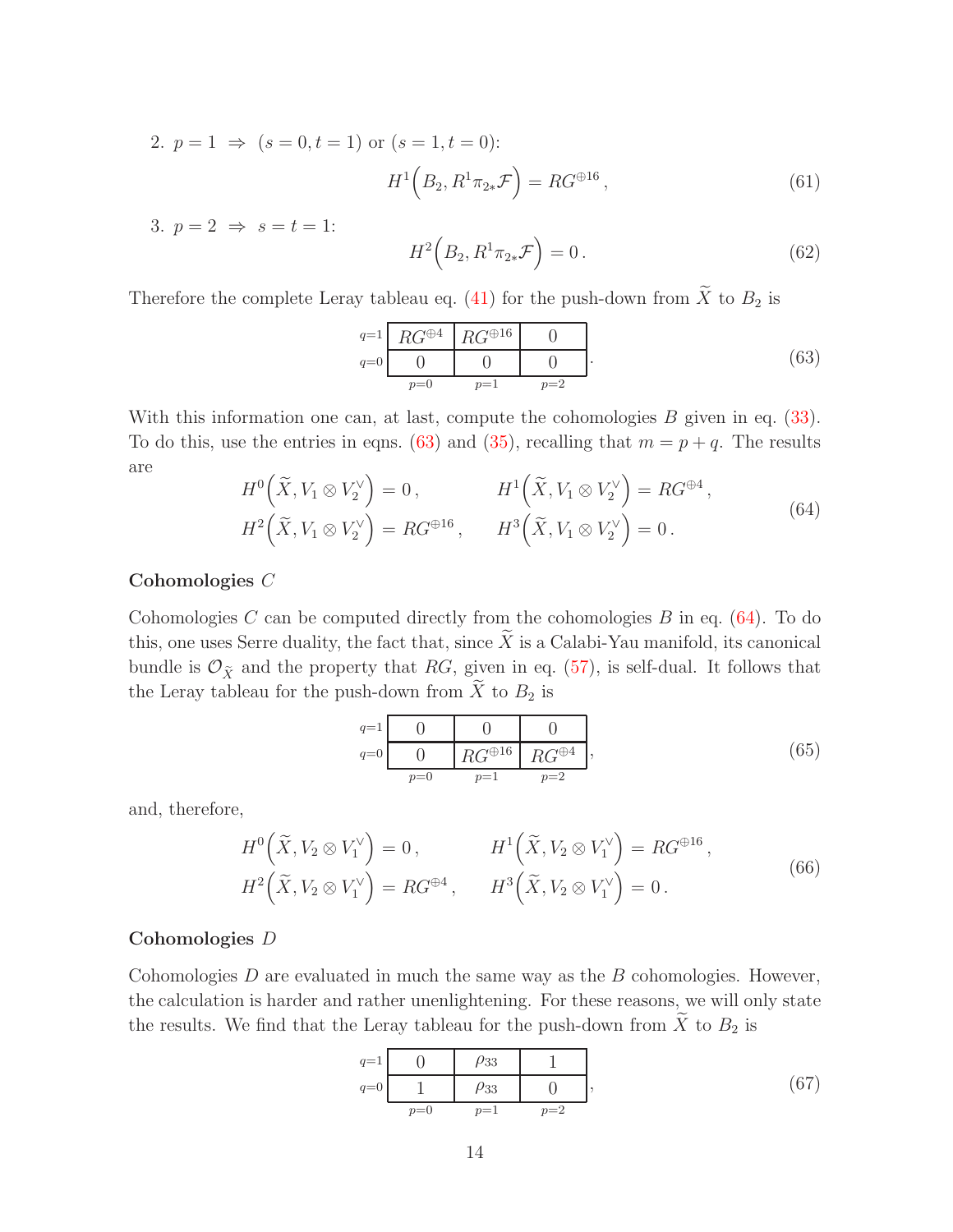where  $\rho_{33}$  is a specific 33-dimensional representation of  $\mathbb{Z}_3 \times \mathbb{Z}_3$  given by

<span id="page-16-4"></span>
$$
\rho_{33} = RG^{\oplus 3} \oplus \chi_1 \oplus \chi_2 \oplus \chi_1^2 \oplus \chi_2^2 \oplus \chi_1^2 \chi_2 \oplus \chi_1 \chi_2^2. \tag{68}
$$

Therefore,

$$
H^{0}\left(\widetilde{X}, V_{2} \otimes V_{2}^{\vee}\right) = 1, \qquad H^{1}\left(\widetilde{X}, V_{2} \otimes V_{2}^{\vee}\right) = \rho_{33},
$$
  

$$
H^{2}\left(\widetilde{X}, V_{2} \otimes V_{2}^{\vee}\right) = \rho_{33}, \qquad H^{3}\left(\widetilde{X}, V_{2} \otimes V_{2}^{\vee}\right) = 1.
$$
 (69)

## <span id="page-16-0"></span>4 The Long Exact Sequences

We now systematically proceed to compute the remaining cohomology spaces eq.  $(26)$ that will be required to evaluate  $H^1(\widetilde{X}, \widetilde{V} \otimes \widetilde{V}^{\vee})$ . An important formula that will be used over and over again in our analysis is the following. Consider an exact sequence

<span id="page-16-3"></span>
$$
\dots \longrightarrow \mathcal{U} \xrightarrow{f_1} \mathcal{V} \longrightarrow \mathcal{W} \longrightarrow \mathcal{X} \xrightarrow{f_2} \mathcal{Y} \longrightarrow \dots \tag{70}
$$

<span id="page-16-2"></span>Then

$$
\dim_{\mathbb{C}}(\mathcal{W}) = \dim_{\mathbb{C}}(\mathcal{V}) + \dim_{\mathbb{C}}(\mathcal{X}) - \text{rank}(f_1) - \text{rank}(f_2). \tag{71}
$$

# <span id="page-16-1"></span>4.1 The  $H^0$  Cohomologies

We first focus on the  $3 \times 3$  block of  $H^0$  cohomologies in eq. [\(26\)](#page-10-1). Using the "corner cohomologies" computed in the previous section, the block is

0 0 0 . . . 0 /0 /H<sup>0</sup> Ve ⊗ V ∨ 1 /4 <sup>d</sup><sup>2</sup> /RG<sup>⊕</sup><sup>16</sup> /· · · 0 /H<sup>0</sup> <sup>V</sup><sup>2</sup> <sup>⊗</sup> <sup>V</sup><sup>e</sup> <sup>∨</sup> /H<sup>0</sup> <sup>V</sup><sup>e</sup> <sup>⊗</sup> <sup>V</sup><sup>e</sup> <sup>∨</sup> /H<sup>0</sup> <sup>V</sup><sup>1</sup> <sup>⊗</sup> <sup>V</sup><sup>e</sup> <sup>∨</sup> /H<sup>1</sup> <sup>V</sup><sup>2</sup> <sup>⊗</sup> <sup>V</sup><sup>e</sup> <sup>∨</sup> /· · · 0 /1 d1 /H<sup>0</sup> Ve ⊗ V ∨ 2 d3 /0 /ρ<sup>33</sup> /· · · · · · /RG<sup>⊕</sup><sup>16</sup> /H<sup>1</sup> Ve ⊗ V ∨ 1 /0 /RG<sup>⊕</sup><sup>4</sup> /· · · . . . . . . . . . . . . \_ \_ \_ \_ \_ \_ \_ \_ \_ \_ \_ \_ \_ \_ \_ \_ \_ \_ \_ \_ \_ \_ \_ \_ \_ \_ \_ \_ \_ \_ \_ \_ \_ \_ \_ \_ \_ \_ \_ \_ \_ \_ \_ \_ \_ \_ \_ \_ \_ \_ , (72)

where we have labeled coboundary maps  $d_1$ ,  $d_2$ , and  $d_3$ . The bottom horizontal exact sequence of this box is

$$
0 \longrightarrow 1 \longrightarrow H^{0}\left(\widetilde{X}, \widetilde{V} \otimes V_{2}^{\vee}\right) \longrightarrow 0 \longrightarrow \rho_{33}.
$$
\n(73)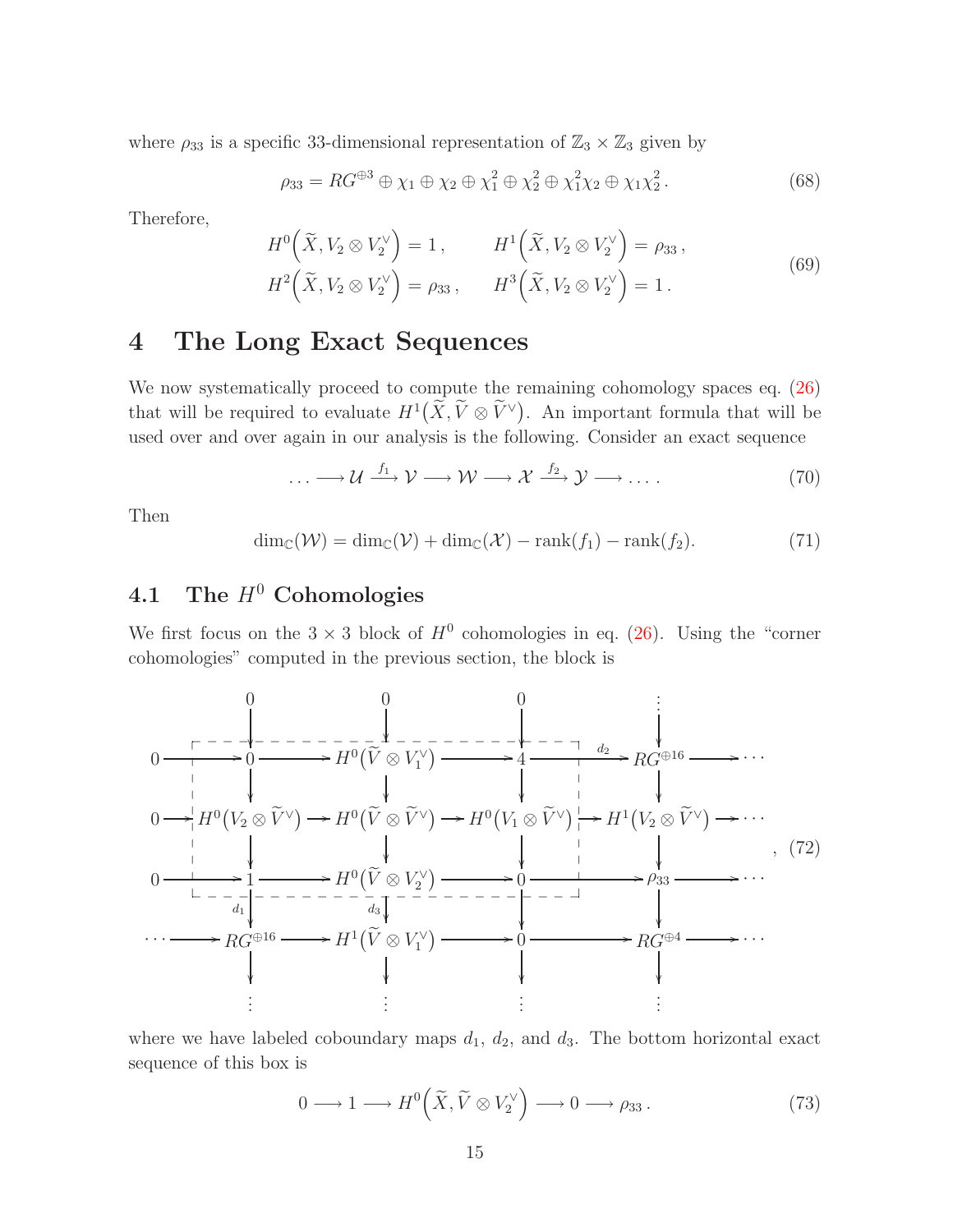Using formula eq. [\(71\)](#page-16-2), we find immediately that

$$
H^0\left(\widetilde{X}, \widetilde{V} \otimes V_2^{\vee}\right) = 1.
$$
 (74)

Similarly, the right hand vertical exact sequence is

$$
0 \longrightarrow 4 \longrightarrow H^0\left(\widetilde{X}, V_1 \otimes \widetilde{V}^{\vee}\right) \longrightarrow 0 \longrightarrow 0. \tag{75}
$$

It then follows from eq. [\(71\)](#page-16-2) that

<span id="page-17-0"></span>
$$
H^{0}\left(\widetilde{X}, V_{1} \otimes \widetilde{V}^{\vee}\right) = 4.
$$
\n(76)

It remains to determine  $H^0(\widetilde{X}, \widetilde{V} \otimes V_1^{\vee})$  and  $H^0(\widetilde{X}, V_2 \otimes \widetilde{V}^{\vee})$  to complete the  $H^0$  block, eq. [\(72\)](#page-16-3). To do that, we need to know the three coboundary maps  $d_1, d_2$ , and  $d_3$ . First, consider the top horizontal exact sequence

$$
0 \longrightarrow 0 \longrightarrow H^{0}\left(\widetilde{X}, \widetilde{V} \otimes V_{1}^{\vee}\right) \longrightarrow 4 \stackrel{d_{2}}{\longrightarrow} RG^{\oplus 16}.
$$
 (77)

To evaluate  $H^0(\widetilde{X}, \widetilde{V} \otimes V_1^{\vee})$ , we note that

$$
d_2: H^0\left(\widetilde{X}, \mathcal{O}_{\widetilde{X}}^{\oplus 4}\right) \to H^1\left(\widetilde{X}, V_2 \otimes V_1^{\vee}\right) \tag{78}
$$

is multiplication of constant sections by a choice of extension in  $\operatorname{Ext}^1_{\widetilde{X}}$  $(V_1, V_2)$ . For a generic choice of extension, it follows that  $d_2$  is an injective map. This then implies that  $\ker(d_2) = 0$  and, hence, that  $rank(d_2) = 4$ . Using this result, eqns. [\(71\)](#page-16-2) and [\(77\)](#page-17-0) give

$$
H^0\left(\widetilde{X}, \widetilde{V} \otimes V_1^{\vee}\right) = 0. \tag{79}
$$

Next, consider the left hand vertical exact sequence

$$
0 \longrightarrow 0 \longrightarrow H^{0}\left(\widetilde{X}, V_{2} \otimes \widetilde{V}^{\vee}\right) \longrightarrow 1 \stackrel{d_{1}}{\longrightarrow} RG^{\oplus 16}.
$$
 (80)

An identical proof implies that  $rank(d_1) = 1$  and, hence, using eq. [\(71\)](#page-16-2) we find

$$
H^{0}\left(\widetilde{X}, V_{2} \otimes \widetilde{V}^{\vee}\right) = 0.
$$
\n(81)

The last unknown  $H^0$  cohomology,  $H^0(\widetilde{X}, \widetilde{V} \otimes \widetilde{V}^{\vee})$ , is contained in the middle vertical exact sequence given by

<span id="page-17-1"></span>
$$
0 \longrightarrow 0 \longrightarrow H^{0}\left(\widetilde{X}, \widetilde{V} \otimes \widetilde{V}^{\vee}\right) \longrightarrow 1 \xrightarrow{d_{3}} H^{1}\left(\widetilde{X}, \widetilde{V} \otimes V_{1}^{\vee}\right).
$$
 (82)

It follows from eq. [\(71\)](#page-16-2) that

$$
H^{0}\left(\widetilde{X},\widetilde{V}\otimes\widetilde{V}^{\vee}\right)=1-\mathrm{rank}(d_{3})\cdot 1.
$$
\n(83)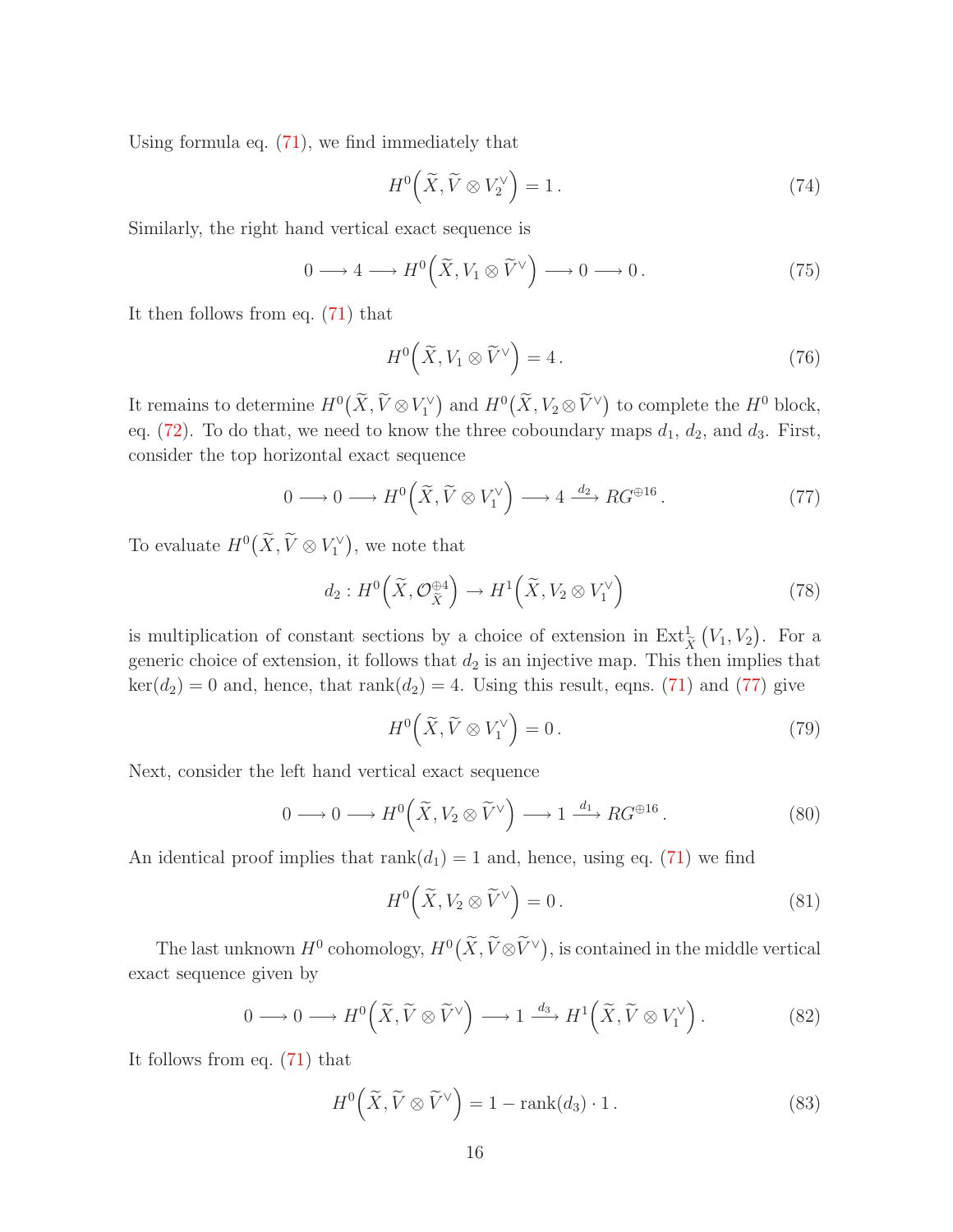Note that rank $(d_3)$  can be either 0 or 1. Were rank $(d_3) = 1$ , then one would conclude from eq. [\(83\)](#page-17-1) that  $H^0(\widetilde{X}, \widetilde{V} \otimes \widetilde{V}^{\vee})$  vanishes. But this is impossible, because

$$
H^{0}\left(\widetilde{X},\widetilde{V}\otimes\widetilde{V}^{\vee}\right)=H^{0}\left(\widetilde{X},\mathcal{O}_{\widetilde{X}}\right)\oplus H^{0}\left(\widetilde{X},(\widetilde{V}\otimes\widetilde{V}^{\vee})_{\text{traceless}}\right).
$$
 (84)

<span id="page-18-1"></span>Then, using  $H^0(\tilde{X}, \mathcal{O}_{\tilde{X}}) = 1$  we see that  $h^0(\tilde{X}, \tilde{V} \otimes \tilde{V}^{\vee}) \geq 1$ . Therefore, rank $(d_3) = 0$ and eq. [\(83\)](#page-17-1) implies

$$
H^0\left(\widetilde{X}, \widetilde{V} \otimes \widetilde{V}^{\vee}\right) = 1.
$$
\n(85)

In addition to completing the evaluation of the  $H^0$  cohomologies, eq. [\(85\)](#page-18-1) is important since it proves that the vector bundle  $\tilde{V}$  indeed satisfies the third non-trivial stability condition listed in eq. [\(12\)](#page-6-3).

### <span id="page-18-0"></span>4.2 The  $H^1$  Cohomologies

We now focus on the  $3 \times 3$  block of  $H^1$  cohomologies in eq. [\(26\)](#page-10-1). Since it contains the space of moduli,  $H^1(\tilde{X}, \tilde{V} \otimes \tilde{V}^{\vee})$ , this is the final block that we need to consider. The  $H^1$  cohomology block is



where we have inserted the "corner" cohomologies  $A, B, C$  and  $D$  as well as the  $H^0$ results derived above. We immediately note that  $H^1(\widetilde{X}, V_1 \otimes \widetilde{V}^{\vee})$  lies in the right hand vertical sequence

$$
0 \longrightarrow 0 \longrightarrow H^{1}(\widetilde{X}, V_{1} \otimes \widetilde{V}^{\vee}) \longrightarrow RG^{\oplus 4} \longrightarrow 0.
$$
 (87)

It then follows from eq. [\(71\)](#page-16-2) that

$$
H^{1}\left(\widetilde{X}, V_{1} \otimes \widetilde{V}^{\vee}\right) = RG^{\oplus 4}.
$$
\n(88)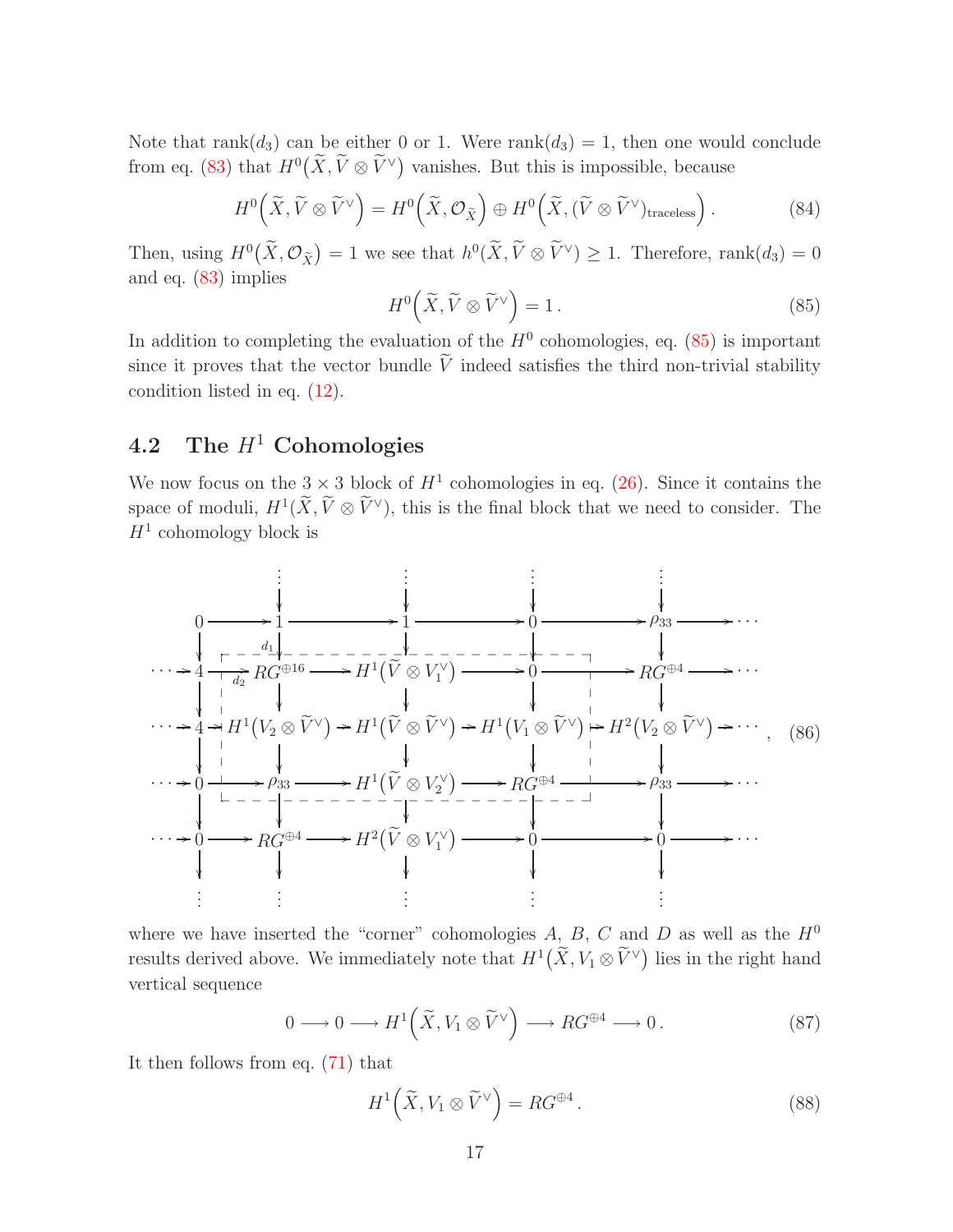Similarly, one determines that

$$
H^{1}\left(\widetilde{X}, \widetilde{V} \otimes V_{1}^{\vee}\right) = RG^{\oplus 16} - \text{rank}(d_{2}) \cdot 1 = RG^{\oplus 16} - 4. \tag{89}
$$

We now proceed to evaluate the remaining elements in the  $H<sup>1</sup>$  block. To do this, it is essential that one knows the ranks of several coboundary maps in the intertwined sequences. These are hard to determine for the complete cohomology spaces. The problem simplifies, however, if we restrict the complex of sequences to the  $\mathbb{Z}_3 \times \mathbb{Z}_3$ invariant subspace of each cohomology space. Then, using the fact that

<span id="page-19-3"></span>
$$
RG^{\mathbb{Z}_3 \times \mathbb{Z}_3} = 1 \quad \rho_{33}^{\mathbb{Z}_3 \times \mathbb{Z}_3} = 3 \,, \tag{90}
$$

<span id="page-19-0"></span>which follow from eqns. [\(57\)](#page-14-2) and [\(68\)](#page-16-4) respectively, the  $H<sup>1</sup>$  block and its nearby cohomologies simplify to



Note that we have indicated two new coboundary maps  $\delta_1$  and  $\delta_1^{\vee}$  in eq. [\(91\)](#page-19-0), as well as the maps  $d_1$ ,  $d_2$ , and  $d_3$  introduced previously.

For the invariant cohomology subspaces, one can show

<span id="page-19-1"></span>
$$
\delta_1 = 0 \tag{92}
$$

<span id="page-19-2"></span>using the cup product in the Leray spectral sequence. We postpone the details to Appendix [A.](#page-24-0) It is exactly at this point that we found it expedient to restrict to the invariant part of the cohomologies. Noting that  $\delta_1^{\vee}$  is the Serre dual of  $\delta_1$ , it follows that

$$
\delta_1^{\vee} = 0 \tag{93}
$$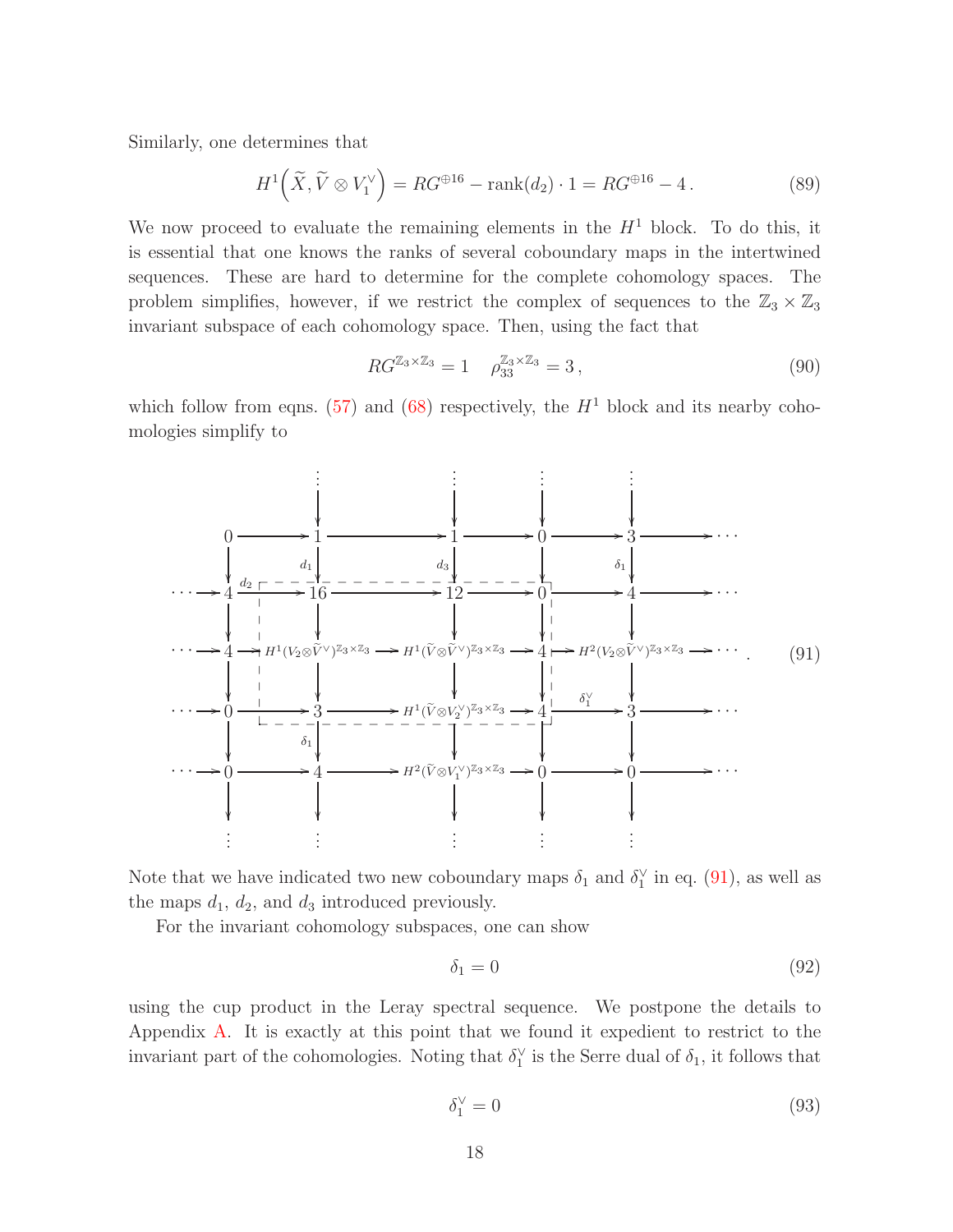as well. To compute the  $H^1$  cohomologies, we must first know  $H^2(\widetilde{X}, V_2 \otimes \widetilde{V}^{\vee})^{\mathbb{Z}_3 \times \mathbb{Z}_3}$ . This lies in the vertical sequence

$$
3 \xrightarrow{\delta_1} 4 \longrightarrow H^2\Big(\widetilde{X}, V_2 \otimes \widetilde{V}^{\vee}\Big)^{\mathbb{Z}_3 \times \mathbb{Z}_3} \longrightarrow 3 \longrightarrow 0.
$$
 (94)

Using eq.  $(92)$ , we immediately obtain

$$
H^2\left(\widetilde{X}, V_2 \otimes \widetilde{V}^{\vee}\right)^{\mathbb{Z}_3 \times \mathbb{Z}_3} = 7.
$$
\n(95)

Serre duality then implies that

$$
H^1\left(\widetilde{X}, \widetilde{V} \otimes V_2^{\vee}\right)^{\mathbb{Z}_3 \times \mathbb{Z}_3} = 7\tag{96}
$$

as well. Note that this is consistent with the lower horizontal sequence in the  $H<sup>1</sup>$  block and eq. [\(93\)](#page-19-2).

Let us now consider the left hand vertical long exact sequence in the  $H^1$  block, which reads in part

$$
1 \xrightarrow{d_1} 16 \longrightarrow H^1\left(\widetilde{X}, V_2 \otimes \widetilde{V}^{\vee}\right)^{\mathbb{Z}_3 \times \mathbb{Z}_3} \longrightarrow 3 \xrightarrow{\delta_1} 4. \tag{97}
$$

Using eq. [\(92\)](#page-19-1), the fact, previously established, that  $rank(d_1) = 1$  and eq. [\(71\)](#page-16-2), we find that

$$
H^{1}\left(\widetilde{X}, V_{2} \otimes \widetilde{V}^{\vee}\right)^{\mathbb{Z}_{3} \times \mathbb{Z}_{3}} = 18.
$$
\n(98)

Serre duality then implies

<span id="page-20-0"></span>
$$
H^2\left(\widetilde{X}, \widetilde{V} \otimes V_2^{\vee}\right)^{\mathbb{Z}_3 \times \mathbb{Z}_3} = 18. \tag{99}
$$

Putting this information back into the complex of sequences, we arrive, finally, at



Note that we have introduced yet more coboundary maps:  $d_4$ ,  $\delta_2$ , and  $\delta_2^{\vee}$  (the Serre dual of  $\delta_2$ ).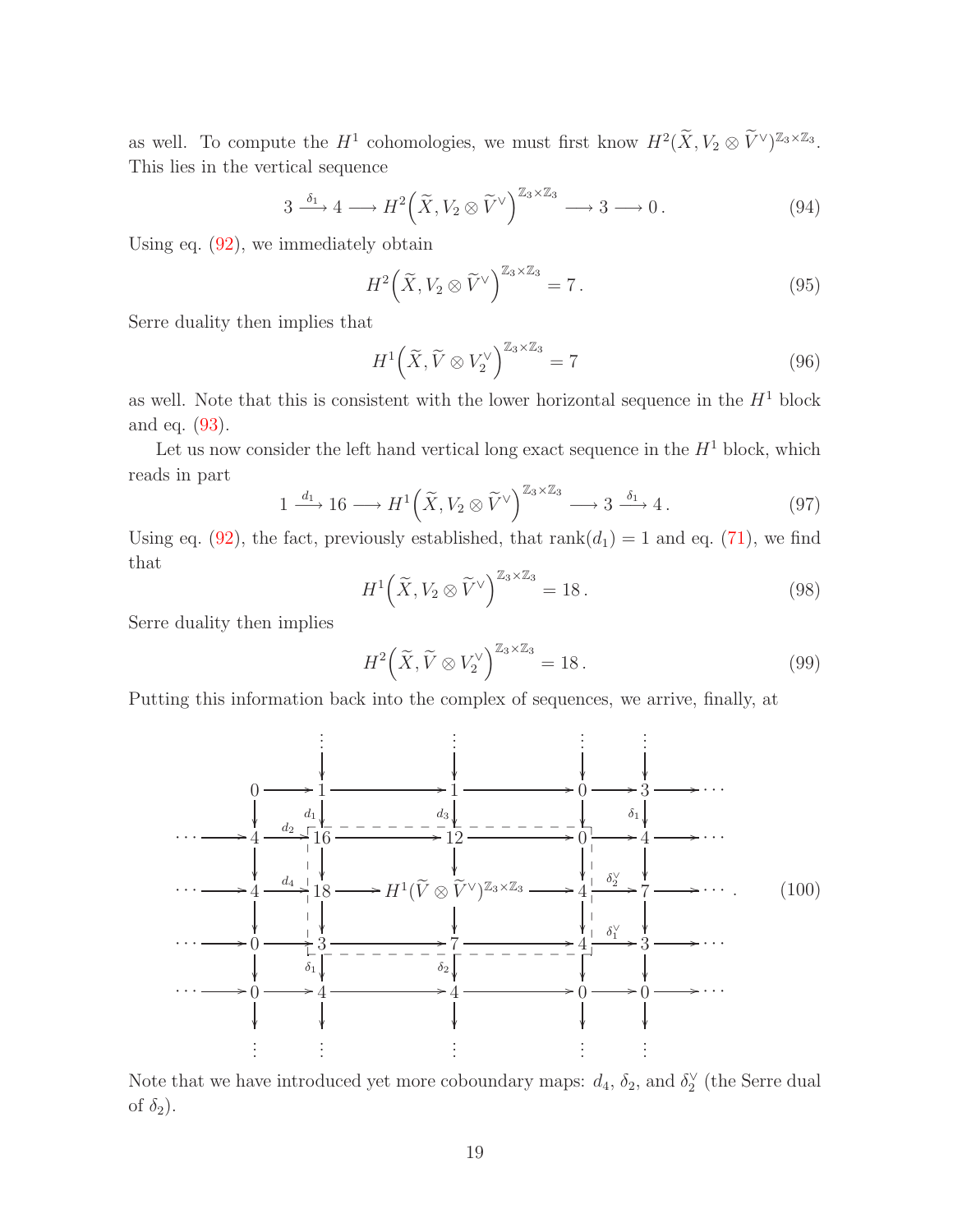# <span id="page-21-0"></span>5 The Moduli

<span id="page-21-2"></span>One can now solve for the tangent space to the moduli space,  $H^1(\widetilde{X}, \widetilde{V} \otimes \widetilde{V}^{\vee})^{\mathbb{Z}_3 \times \mathbb{Z}_3}$ , of the observable sector. Of course, the complex dimension of the tangent space equals the number of moduli. To do this, consider the middle horizontal sequence in eq. [\(100\)](#page-20-0) given by

$$
0 \longrightarrow 1 \longrightarrow 4 \xrightarrow{d_4} 18 \longrightarrow H^1\left(\widetilde{X}, \widetilde{V} \otimes \widetilde{V}^{\vee}\right)^{\mathbb{Z}_3 \times \mathbb{Z}_3} \longrightarrow 4 \xrightarrow{\delta_2^{\vee}} 7. \tag{101}
$$

One must now determine the rank of the coboundary maps  $d_4$  and  $\delta_2^{\vee}$ . Since we are restricted to the invariant cohomology subspaces, one can apply methods identical to those used in [A](#page-24-0)ppendix A to prove eq.  $(92)$ . Again, one finds that

<span id="page-21-3"></span>
$$
\delta_2^{\vee} = 0. \tag{102}
$$

The rank of  $d_4$  can be determined by the exactness of the sequence eq. [\(101\)](#page-21-2). The beginning of this sequence is

$$
0 \xrightarrow{\phi_1} 1 \xrightarrow{\phi_2} 4 \xrightarrow{d_4} 18,
$$
\n
$$
(103)
$$

where we named the first two maps  $\phi_1$  and  $\phi_2$ . Exactness implies that  $\text{im}(\phi_1) = \text{ker}(\phi_2)$ and, hence, that ker( $\phi_2$ ) = 0. It follows that  $\phi_2$  is injective and that im( $\phi_2$ ) = ker( $d_4$ ) = 1. Therefore, rank $(d_4)$  is the difference  $4-1=3$ . That is,

<span id="page-21-4"></span>
$$
rank(d_4) = 3.
$$
\n<sup>(104)</sup>

Then, using eqns.  $(102)$ ,  $(104)$ , and  $(71)$ , the exact sequence eq.  $(101)$  tells us that the number of moduli of the observable sector vector bundle  $V = V/(\mathbb{Z}_3 \times \mathbb{Z}_3)$  is

$$
n_{\text{observable}} = h^1 \left( \widetilde{X}, \widetilde{V} \otimes \widetilde{V}^{\vee} \right)^{\mathbb{Z}_3 \times \mathbb{Z}_3} = 19. \tag{105}
$$

# <span id="page-21-1"></span>6 The Hidden Sector Moduli

In the previous section, we computed the number of vector bundle moduli in the observable  $E_8$  gauge sector. However, there is also the  $E'_8$  hidden sector (in the following, the prime will always denote hidden sector quantities), which potentially contributes moduli fields to the low energy effective action. These moduli interact only gravitationally with the fields of the standard model and, therefore, are not immediately relevant. Nevertheless, we would like to compute the hidden sector moduli in this section. The reason is twofold. First, the stability and dynamics of the hidden sector vector bundles is important for the discussion of supersymmetry breaking via  $E'_{8}$  fermion condensation and, potentially, for cosmology. The second reason is that the computation uses exactly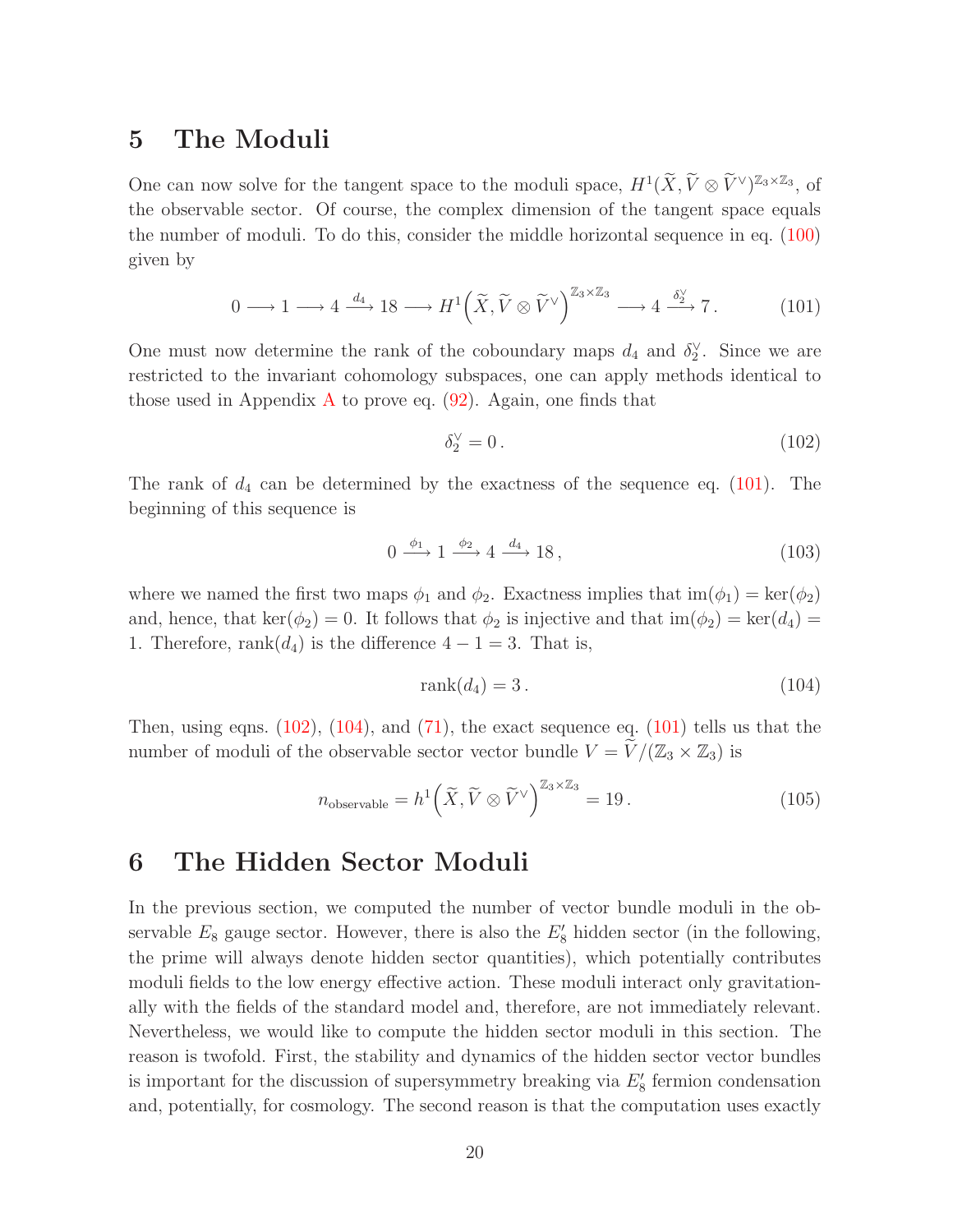the same formalism as for the observable sector bundles. It serves, therefore, as another, simpler, example of our method. For specificity, we will consider the hidden sector of the strongly coupled heterotic string only. Our formalism is easily applied to the weak coupling case as well.

Recall that in  $[22]$ , for the case of strong string coupling, we chose the  $E'_{8}$  hidden sector gauge bundle to be an  $SU(2)$  instanton V' over the Calabi-Yau threefold X. As usual, we work with the  $\mathbb{Z}_3 \times \mathbb{Z}_3$ -equivariant bundle  $\widetilde{V}'$  on the universal covering space  $\widetilde{X}$ . The bundle  $\widetilde{V}'$  was explicitly defined by the extension

$$
0 \longrightarrow V_2' \longrightarrow \widetilde{V}' \longrightarrow V_1' \longrightarrow 0, \qquad (106)
$$

where  $V_1'$  and  $V_2'$  are the line bundles

$$
V_2' = \mathcal{O}_{\tilde{X}}(2\tau_1 + \tau_2 - \phi), \quad V_1' = (V_2')^{\vee} = \mathcal{O}_{\tilde{X}}(-2\tau_1 - \tau_2 + \phi). \tag{107}
$$

<span id="page-22-0"></span>Analogous to eq. [\(25\)](#page-9-1), we find that  $\widetilde{V}' \otimes \widetilde{V}'^{\vee}$  lives in a 3 × 3 square of short exact sequences

$$
0 \rightarrow \begin{array}{ccc}\n & 0 & 0 & 0 \\
\hline\n\left(\frac{\partial}{\partial x} \left(4\tau_{1} + 2\tau_{2} - 2\phi\right)\right) & \sqrt{\left(\frac{\partial}{\partial x} \right)} \\
0 & \rightarrow V_{2}^{\prime} \otimes \tilde{V}^{\prime} \vee \longrightarrow \tilde{V}^{\prime} \otimes \tilde{V}^{\prime} \vee \longrightarrow V_{1}^{\prime} \otimes \tilde{V}^{\prime} \vee \longrightarrow 0 \\
0 & \rightarrow V_{2}^{\prime} \otimes \tilde{V}^{\prime} \vee \longrightarrow \tilde{V}^{\prime} \otimes \tilde{V}^{\prime} \vee \longrightarrow V_{1}^{\prime} \otimes \tilde{V}^{\prime} \vee \longrightarrow 0 \\
0 & \rightarrow \begin{bmatrix}\n\downarrow & \downarrow & \downarrow & \downarrow & \downarrow & \downarrow & \downarrow & \downarrow & \downarrow & \downarrow & \downarrow & \downarrow & \downarrow & \downarrow & \downarrow & \downarrow & \downarrow & \downarrow & \downarrow & \downarrow & \downarrow & \downarrow & \downarrow & \downarrow & \downarrow & \downarrow & \downarrow & \downarrow & \downarrow & \downarrow & \downarrow & \downarrow & \downarrow & \downarrow & \downarrow & \downarrow & \downarrow & \downarrow & \downarrow & \downarrow & \downarrow & \downarrow & \downarrow & \downarrow & \downarrow & \downarrow & \downarrow & \downarrow & \downarrow & \downarrow & \downarrow & \downarrow & \downarrow & \downarrow & \downarrow & \downarrow & \downarrow & \downarrow & \downarrow & \downarrow & \downarrow & \downarrow & \downarrow & \downarrow & \downarrow & \downarrow & \downarrow & \downarrow & \downarrow & \downarrow & \downarrow & \downarrow & \downarrow & \downarrow & \downarrow & \downarrow & \downarrow & \downarrow & \downarrow & \downarrow &
$$

We already computed the "corner cohomologies" in [\[22](#page-27-13)]. Here, we simply quote the result that

$$
H^p\left(\widetilde{X}, \mathcal{O}_{\widetilde{X}}(4\tau_1 + 2\tau_2 - 2\phi)\right) = H^{3-p}\left(\widetilde{X}, \mathcal{O}_{\widetilde{X}}(-4\tau_1 - 2\tau_2 + 2\phi)\right) = \begin{cases} RG^{\oplus 6} & p = 1\\ 0 & p \neq 1 \end{cases} \tag{109}
$$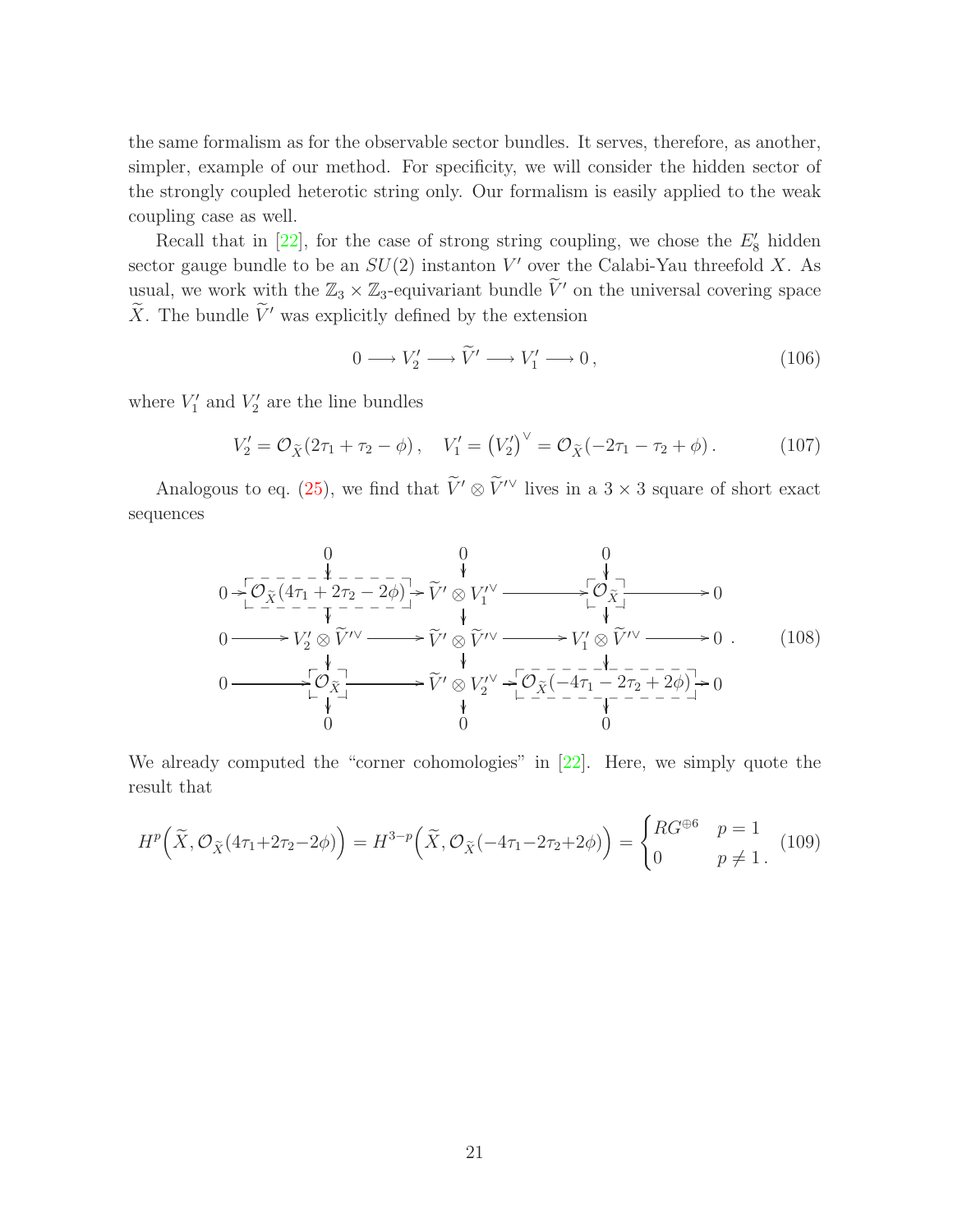Therefore, the  $H^0$  cohomology block reads

$$
0 \xrightarrow{\Gamma \to -\rightarrow} 0 \xrightarrow{\Gamma \to 0} H^0(\overline{V}' \otimes V_1^{\prime \vee}) \xrightarrow{\Gamma \to -\rightarrow} 1 \xrightarrow{\Gamma \to -\rightarrow} R G^{\oplus 6} \longrightarrow \cdots
$$
  
\n
$$
0 \xrightarrow{\vdash} H^0(V_2^{\prime} \otimes \widetilde{V}^{\prime \vee}) \xrightarrow{\vdash} H^0(\widetilde{V}' \otimes \widetilde{V}^{\prime \vee}) \xrightarrow{\vdash} H^0(V_1^{\prime} \otimes \widetilde{V}^{\prime \vee}) \xrightarrow{\vdash} H^1(V_2^{\prime} \otimes \widetilde{V}^{\prime \vee}) \xrightarrow{\vdash} \cdots
$$
  
\n
$$
0 \xrightarrow{\vdash} 1 \xrightarrow{\vdash} H^0(\widetilde{V}' \otimes V_2^{\prime \vee}) \xrightarrow{\vdash} 0 \xrightarrow{\vdash} H^1(V_2^{\prime} \otimes \widetilde{V}^{\prime \vee}) \xrightarrow{\vdash} \cdots
$$
  
\n
$$
\cdots \xrightarrow{\vdash} R G^{\oplus 6} \xrightarrow{\vdash} H^1(\widetilde{V}' \otimes V_1^{\prime \vee}) \xrightarrow{\vdash} 0 \xrightarrow{\vdash} 0 \xrightarrow{\vdash} \cdots
$$
  
\n
$$
\vdots \qquad \vdots \qquad \vdots \qquad \vdots \qquad \vdots
$$
  
\n(110)

and, using exactly the same reasoning as in Subsection [4.1,](#page-16-1) we find that  $d'_1$  and  $d'_2$  are injective. Exactness of the sequence then implies that

<span id="page-23-0"></span>
$$
H^{0}\left(\tilde{X}, \tilde{V}' \otimes V_{1}'^{\vee}\right) = H^{0}\left(\tilde{X}, V_{2}' \otimes \tilde{V}'^{\vee}\right) = 0,
$$
  

$$
H^{0}\left(\tilde{X}, V_{1}' \otimes \tilde{V}'^{\vee}\right) = H^{0}\left(\tilde{X}, \tilde{V}' \otimes V_{2}'^{\vee}\right) = H^{0}\left(\tilde{X}, \tilde{V}' \otimes \tilde{V}'^{\vee}\right) = 1.
$$
 (111)

We proceed to the  $H^1$  cohomology block, which now becomes

. . . . . . . . . 0 0 0 /1 d ′ 1 /1 /0 /· · · 0 /0 / 0 / 1 d ′ 2 /RG<sup>⊕</sup><sup>6</sup> /H<sup>1</sup> <sup>V</sup>e′ <sup>⊗</sup> <sup>V</sup> ′ 1 ∨ /0 /· · · 0 /0 / 1 / 1 / H<sup>1</sup> V ′ <sup>2</sup> <sup>⊗</sup> <sup>V</sup>e′∨ /H<sup>1</sup> <sup>V</sup>e′ <sup>⊗</sup> <sup>V</sup>e′∨ /H<sup>1</sup> V ′ <sup>1</sup> <sup>⊗</sup> <sup>V</sup>e′∨ /· · · 0 /1 / 1 / 0 / 0 /H<sup>1</sup> <sup>V</sup>e′ <sup>⊗</sup> <sup>V</sup> ′ 2 ∨ /0 /· · · . . . . . . . . . . . . . . . . . . \_ \_ \_ \_ \_ \_ \_ \_ \_ \_ \_ \_ \_ \_ \_ \_ \_ \_ \_ \_ \_ \_ \_ \_ \_ \_ \_ \_ \_ \_ \_ \_ \_ \_ \_ \_ \_ \_ \_ \_ \_ \_ \_ \_ \_ \_ \_ \_ \_ \_ \_ \_ \_ \_ \_ \_ \_ \_ \_ \_ \_ \_ \_ \_ , (112)

Since we already determined that  $d'_1$  and  $d'_2$  inject, and therefore

$$
coker(d'_1) = coker(d'_2) = RG^{\oplus 6} - 1,
$$
\n(113)

we can directly read off that

$$
H^{1}\left(\widetilde{X},\widetilde{V}'\otimes V_{1}^{\prime\vee}\right) = H^{1}\left(\widetilde{X},V_{2}'\otimes\widetilde{V}^{\prime\vee}\right) = RG^{\oplus 6} - 1,
$$
  

$$
H^{1}\left(\widetilde{X},V_{1}'\otimes\widetilde{V}^{\prime\vee}\right) = H^{1}\left(\widetilde{X},\widetilde{V}'\otimes V_{2}^{\prime\vee}\right) = 0
$$
 (114)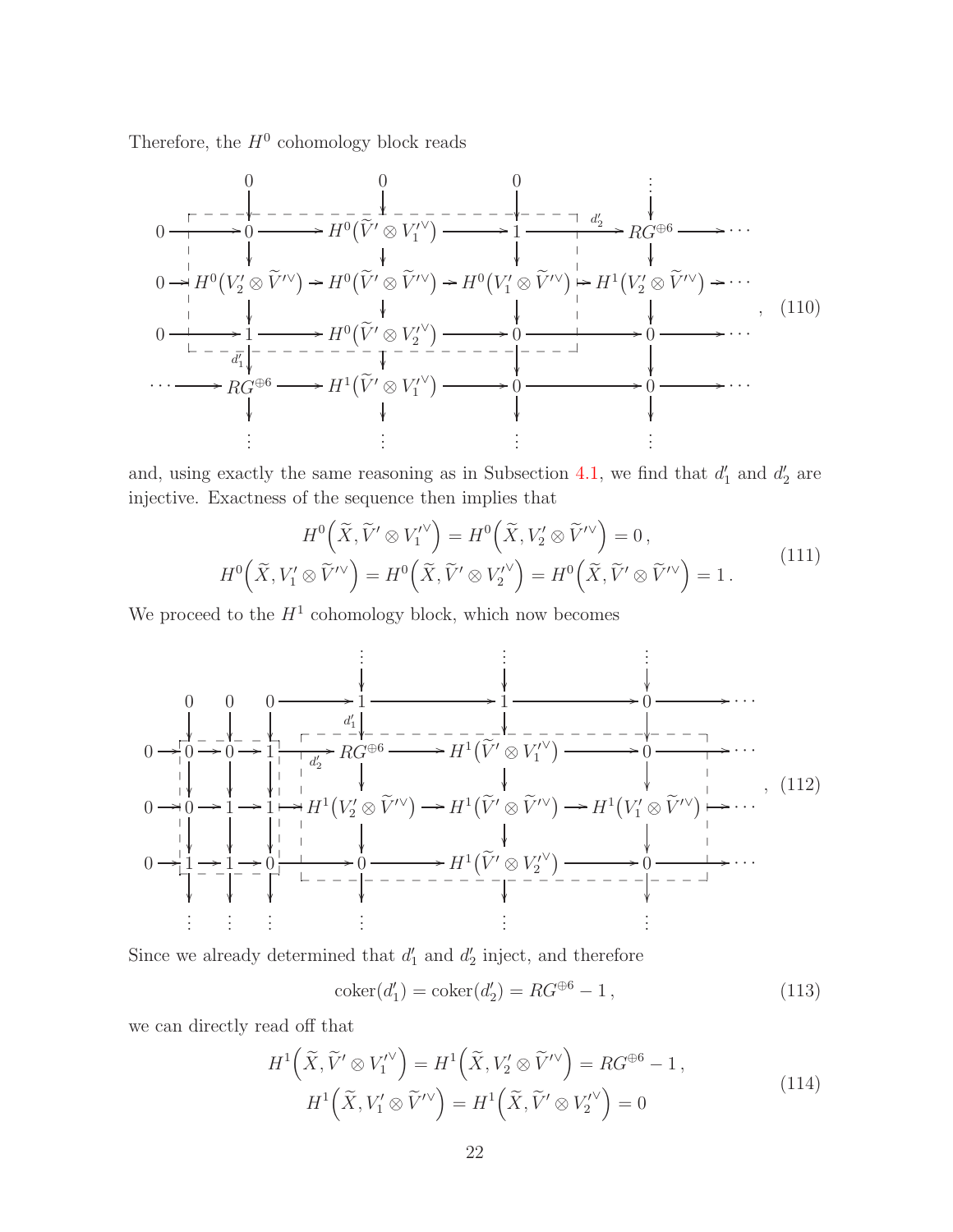from the long exact sequences eq. [\(112\)](#page-23-0). Finally, the middle horizontal long exact sequence

$$
0 \longrightarrow 0 \longrightarrow 1 \stackrel{\sim}{\longrightarrow} 1 \stackrel{0}{\longrightarrow} RG^{\oplus 6} - 1 \stackrel{\sim}{\longrightarrow} H^1(\widetilde{X}, \widetilde{V}' \otimes \widetilde{V}'') \longrightarrow 0 \longrightarrow \cdots \qquad (115)
$$

<span id="page-24-1"></span>yields

$$
H^{1}\left(\widetilde{X},\widetilde{V}'\otimes\widetilde{V}'^{\vee}\right) = RG^{\oplus 6} - 1.
$$
 (116)

Hence, the number of vector bundle moduli of  $V' = \tilde{V}'/(\mathbb{Z}_3 \times \mathbb{Z}_3)$  is the invariant part of eq.  $(116)$ . Using eq.  $(90)$ , we find that

$$
n_{hidden} = h^1\left(\widetilde{X}, \widetilde{V}' \otimes \widetilde{V}'^{\vee}\right)^{\mathbb{Z}_3 \times \mathbb{Z}_3} = 6 - 1 = 5.
$$
 (117)

We conclude that there are 5 vector bundle moduli in the hidden sector of the strongly coupled string.

### Acknowledgments

We are grateful to B. Nelson for enlightening discussions. This research was supported in part by the Department of Physics and the Math/Physics Research Group at the University of Pennsylvania under cooperative research agreement DE-FG02-95ER40893 with the U. S. Department of Energy and an NSF Focused Research Grant DMS0139799 for "The Geometry of Superstrings." T. P. is partially supported by an NSF grant DMS 0403884.

## <span id="page-24-0"></span>Appendix A The Coboundary Map  $\delta_1$

The purpose of this Appendix is to determine the coboundary map

$$
\delta_1: H^1\left(\widetilde{X}, V_2 \otimes V_2^{\vee}\right)^{\mathbb{Z}_3 \times \mathbb{Z}_3} \to H^2\left(\widetilde{X}, V_2 \otimes V_1^{\vee}\right)^{\mathbb{Z}_3 \times \mathbb{Z}_3} \tag{118}
$$

associated with the short exact sequence of equivariant vector bundles (see eq. [\(24\)](#page-9-2))

$$
0 \longrightarrow V_2 \otimes V_1^{\vee} \longrightarrow V_2 \otimes \widetilde{V}^{\vee} \longrightarrow V_2 \otimes V_2^{\vee} \longrightarrow 0.
$$
 (119)

The choice of extension  $V_2 \otimes V^{\vee}$  is precisely the choice of an element x of the Ext-space

$$
x \in \text{Ext}_{\tilde{X}}^{1}\left(V_{2} \otimes V_{2}^{\vee}, V_{2} \otimes V_{1}^{\vee}\right)^{\mathbb{Z}_{3} \times \mathbb{Z}_{3}} = H^{1}\left(\tilde{X}, V_{2} \otimes V_{1}^{\vee}\right)^{\mathbb{Z}_{3} \times \mathbb{Z}_{3}}.
$$
 (120)

Therefore, x must determine the coboundary map  $\delta_1$ . One finds that it is the cup product, that is, the usual wedge product combined with a suitable contraction of vector bundle indices,

$$
\delta_1: H^1\Big(\widetilde{X}, V_2 \otimes V_2^{\vee}\Big)^{\mathbb{Z}_3 \times \mathbb{Z}_3} \to H^2\Big(\widetilde{X}, V_2 \otimes V_1^{\vee}\Big)^{\mathbb{Z}_3 \times \mathbb{Z}_3}, \ v \mapsto v \wedge x. \qquad (121)
$$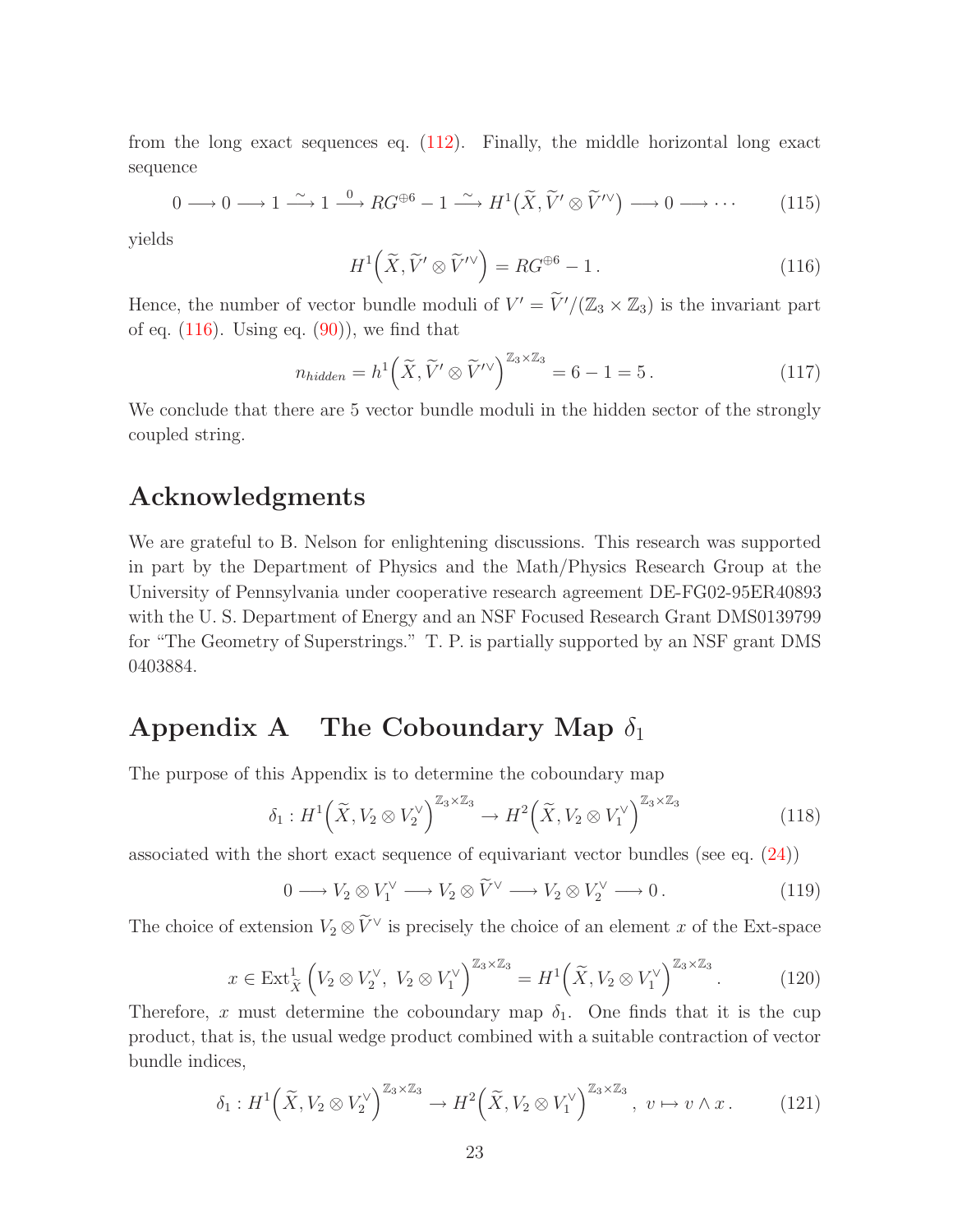Note that the cohomology degree is additive. Since  $x$  is a degree 1 cohomology class, the image of  $\delta_1$  is indeed of degree 2. Nevertheless, we claim that the product map

$$
\wedge: \underbrace{H^1\left(\widetilde{X}, V_2 \otimes V_2^{\vee}\right)^{\mathbb{Z}_3 \times \mathbb{Z}_3}}_{\ni v} \otimes \underbrace{H^1\left(\widetilde{X}, V_2 \otimes V_1^{\vee}\right)^{\mathbb{Z}_3 \times \mathbb{Z}_3}}_{\ni x} \to \underbrace{H^2\left(\widetilde{X}, V_2 \otimes V_1^{\vee}\right)^{\mathbb{Z}_3 \times \mathbb{Z}_3}}_{\ni \delta_1(v) = v \wedge x} \qquad (122)
$$

vanishes because of a refined degree stemming from the elliptic fibration. This can be seen as follows. Let us determine the cohomology spaces using the Leray spectral sequences eqns. [\(65\)](#page-15-2) and [\(67\)](#page-15-3) corresponding to the  $\pi_2 : \widetilde{X} \to B_2$  fibration. First, note that the cohomology always comes from the  $\pi_{2*}$  push-down, and not the  $R^1\pi_{2*}$  part:

<span id="page-25-0"></span>H 1 X, V e <sup>2</sup> ⊗ V ∨ 2 = ρ<sup>33</sup> ⇐ <sup>q</sup>=1 0 ρ<sup>33</sup> 1 <sup>q</sup>=0 1 ρ<sup>33</sup> 0 p=0 p=1 p=2 H 1 X, V e <sup>2</sup> ⊗ V ∨ 1 = RG<sup>⊕</sup><sup>16</sup> ⇐ <sup>q</sup>=1 0 0 0 <sup>q</sup>=0 0 RG<sup>⊕</sup><sup>16</sup> RG<sup>⊕</sup><sup>4</sup> p=0 p=1 p=2 H 2 X, V e <sup>2</sup> ⊗ V ∨ 1 = RG<sup>⊕</sup><sup>4</sup> ⇐ <sup>q</sup>=1 0 0 0 <sup>q</sup>=0 0 RG<sup>⊕</sup><sup>16</sup> RG<sup>⊕</sup><sup>4</sup> p=0 p=1 p=2 , (123)

where we marked the relevant entry in the corresponding tableau in **bold face**. Hence, the product map, eq.  $(122)$ , simplifies to

$$
\wedge: H^1\Big(\widetilde{X}, \pi_{2*}\big(V_2 \otimes V_2^{\vee}\big)\Big)^{\mathbb{Z}_3 \times \mathbb{Z}_3} \otimes H^1\Big(\widetilde{X}, \pi_{2*}\big(V_2 \otimes V_1^{\vee}\big)\Big)^{\mathbb{Z}_3 \times \mathbb{Z}_3} \to H^2\Big(\widetilde{X}, \pi_{2*}\big(V_2 \otimes V_1^{\vee}\big)\Big)^{\mathbb{Z}_3 \times \mathbb{Z}_3}. \tag{124}
$$

These cohomology spaces are, in turn, determined by the Leray spectral sequence corresponding to the  $\beta_2 : B_2 \to \mathbb{P}^1$  fibration:

<span id="page-25-1"></span>
$$
H^{1}\left(\tilde{X}, \pi_{2*}(V_{2} \otimes V_{2}^{\vee})\right) = \rho_{33} \qquad \Leftarrow \frac{t=1}{t=0} \frac{\mathbf{R}G^{\oplus 3}}{1} \frac{0}{(\mathbf{x}_{1} + \mathbf{x}_{1}^{2})(1 + \mathbf{x}_{2} + \mathbf{x}_{2}^{2})}
$$

$$
H^{1}\left(\tilde{X}, \pi_{2*}(V_{2} \otimes V_{1}^{\vee})\right) = RG^{\oplus 16} \qquad \Leftarrow \frac{t=1}{t=0} \frac{\mathbf{R}G^{\oplus 16}}{0} \frac{RG^{\oplus 4}}{0} \qquad , \qquad (125)
$$

$$
H^{2}\left(\tilde{X}, \pi_{2*}(V_{2} \otimes V_{1}^{\vee})\right) = RG^{\oplus 4} \qquad \Leftarrow \frac{t=1}{t=0} \frac{RG^{\oplus 16}}{0} \frac{\mathbf{R}G^{\oplus 4}}{0} \qquad , \qquad (125)
$$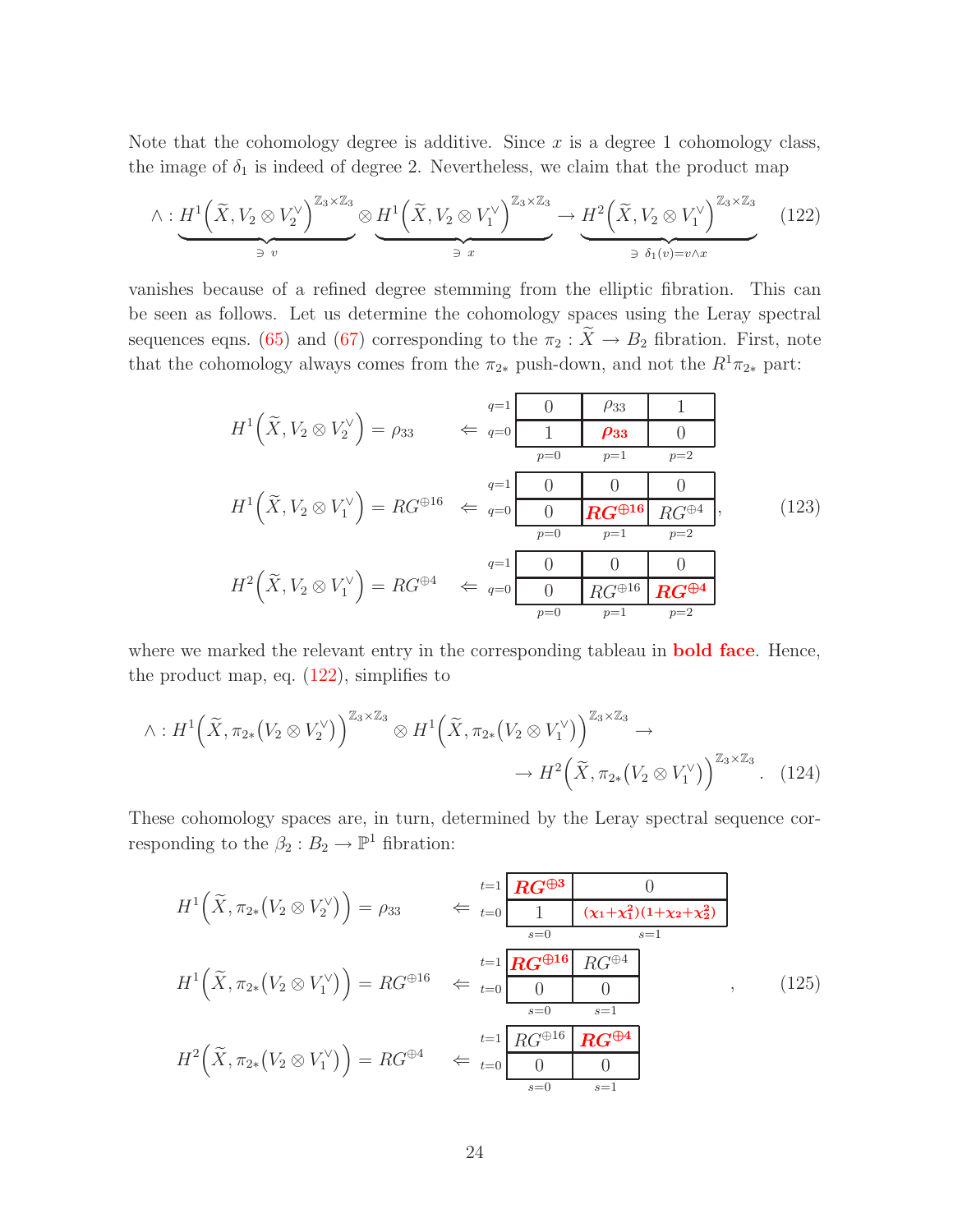where we notice that only the  $R^1\beta_{2*}$  push-down contributes to the invariant part of the cohomology spaces. Hence, the product map, eq. [\(124\)](#page-25-1), simplifies once more to

$$
\wedge: H^{0}\left(\widetilde{X}, R^{1}\beta_{2*}\pi_{2*}\left(V_{2}\otimes V_{2}^{\vee}\right)\right)^{\mathbb{Z}_{3}\times\mathbb{Z}_{3}}\otimes H^{0}\left(\widetilde{X}, R^{1}\beta_{2*}\pi_{2*}\left(V_{2}\otimes V_{1}^{\vee}\right)\right)^{\mathbb{Z}_{3}\times\mathbb{Z}_{3}}\to \\
\to H^{1}\left(\widetilde{X}, R^{1}\beta_{2*}\pi_{2*}\left(V_{2}\otimes V_{1}^{\vee}\right)\right)^{\mathbb{Z}_{3}\times\mathbb{Z}_{3}}.\tag{126}
$$

But this product is now zero for degree reasons: the product of two degree 0 cohomology spaces is again of degree 0, and not 1. Therefore, the product map specified in eqns.  $(126)$ ,  $(124)$ , and  $(122)$  is the zero map. That is,

<span id="page-26-9"></span><span id="page-26-0"></span>
$$
\delta_1 = 0, \tag{127}
$$

as claimed.

# <span id="page-26-1"></span>Bibliography

- [1] D. J. Gross, J. A. Harvey, E. J. Martinec, and R. Rohm, *Heterotic string theory. 2. the interacting heterotic string*, *Nucl. Phys.* B267 (1986) 75. [1](#page-2-0)
- <span id="page-26-2"></span>[2] A. Sen, *The heterotic string in arbitrary background field*, *Phys. Rev.* D32 (1985) 2102. [1](#page-2-0)
- <span id="page-26-3"></span>[3] M. Evans and B. A. Ovrut, *Splitting the superstring vacuum degeneracy*, *Phys. Lett.* B174 (1986) 63. [1](#page-2-0)
- <span id="page-26-4"></span>[4] J. D. Breit, B. A. Ovrut, and G. C. Segre, E<sup>6</sup> *symmetry breaking in the superstring theory*, *Phys. Lett.* B158 (1985) 33. [1](#page-2-0)
- <span id="page-26-5"></span>[5] P. Candelas, G. T. Horowitz, A. Strominger, and E. Witten, *Vacuum configurations for superstrings*, *Nucl. Phys.* B258 (1985) 46–74. [1](#page-2-0)
- <span id="page-26-6"></span>[6] P. Candelas, G. T. Horowitz, A. Strominger, and E. Witten, *Superstring phenomenology*, . Presented at Symp. for Anomalies, Geometry and Topology, Argonne, IL, Mar 28-30, 1985 and at 4th Marcel Grossmann Conf. on General Relativity, Rome, Italy, Jun 17-21, 1985. [1](#page-2-0)
- <span id="page-26-7"></span>[7] P. S. Aspinwall, B. R. Greene, K. H. Kirklin, and P. J. Miron, *Searching for three generation Calabi-Yau manifolds*, *Nucl. Phys.* B294 (1987) 193. [1](#page-2-0)
- <span id="page-26-8"></span>[8] M. B. Green, J. H. Schwarz, and E. Witten, *Superstring theory. vol. 2: Loop amplitudes, anomalies and phenomenology*, . Cambridge, Uk: Univ. Pr. ( 1987) 596 P. ( Cambridge Monographs On Mathematical Physics). [1,](#page-2-0) [2.3](#page-8-2)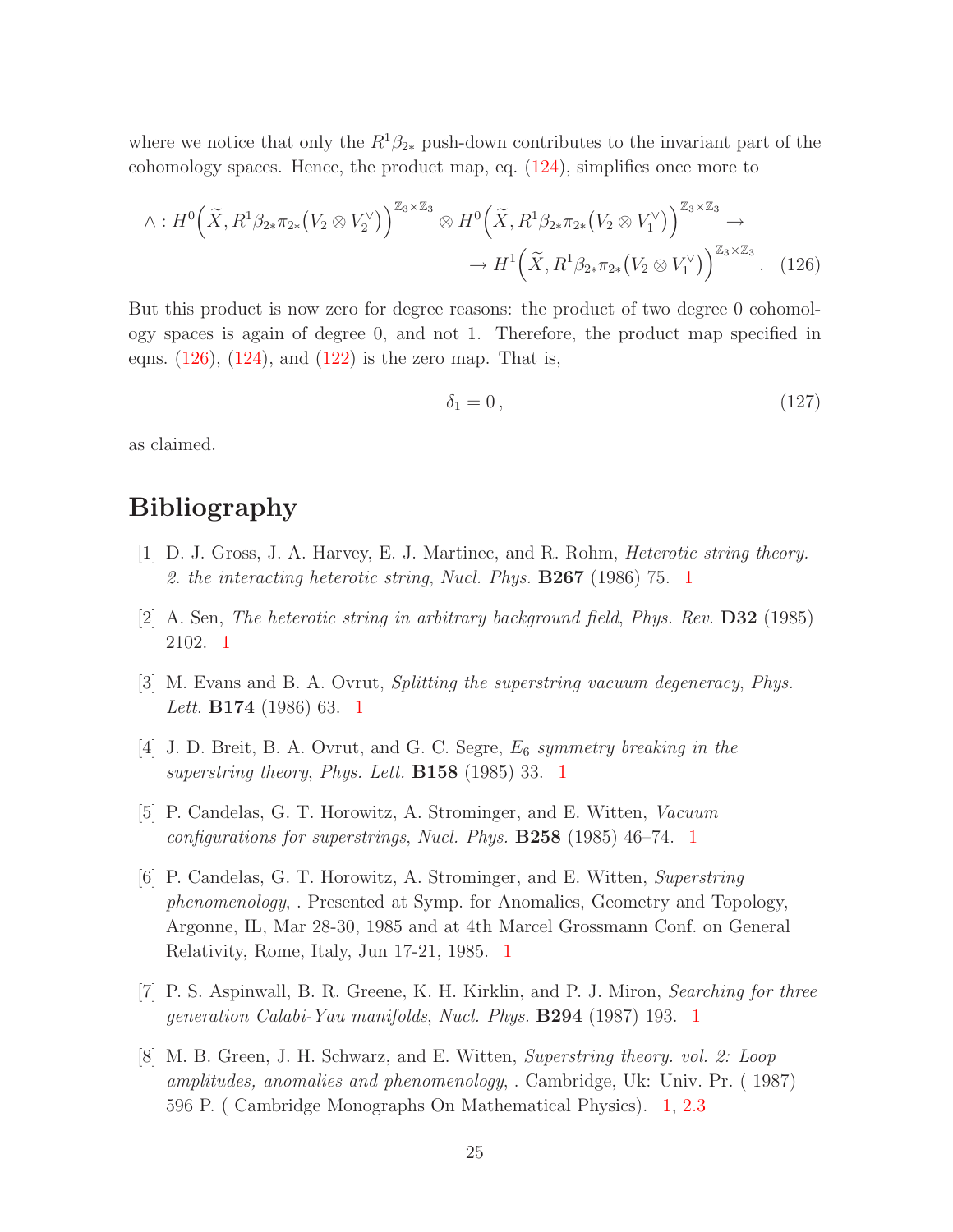- <span id="page-27-0"></span>[9] B. R. Greene, K. H. Kirklin, P. J. Miron, and G. G. Ross, *27\*\*3 yukawa couplings for a three generation superstring model*, *Phys. Lett.* B192 (1987) 111. [1](#page-2-0)
- <span id="page-27-1"></span>[10] G. Curio, *Chiral matter and transitions in heterotic string models*, *Phys. Lett.* B435 (1998) 39–48, [[hep-th/9803224](http://xxx.lanl.gov/abs/hep-th/9803224)]. [1](#page-2-0)
- <span id="page-27-2"></span>[11] B. Andreas, G. Curio, and A. Klemm, *Towards the Standard Model spectrum from elliptic Calabi- Yau*, *Int. J. Mod. Phys.* A19 (2004) 1987, [[hep-th/9903052](http://xxx.lanl.gov/abs/hep-th/9903052)]. [1](#page-2-0)
- <span id="page-27-3"></span>[12] R. Donagi, A. Lukas, B. A. Ovrut, and D. Waldram, *Holomorphic vector bundles and non-perturbative vacua in M-theory*, *JHEP* 06 (1999) 034, [[hep-th/9901009](http://xxx.lanl.gov/abs/hep-th/9901009)]. [1](#page-2-0)
- <span id="page-27-4"></span>[13] A. Krause, *A small cosmological constant, grand unification and warped geometry*, [hep-th/0006226](http://xxx.lanl.gov/abs/hep-th/0006226). [1](#page-2-0)
- <span id="page-27-5"></span>[14] B. Andreas, S.-T. Yau, G. Curio, and D. H. Ruip´erez, *Fibrewise* T*-duality for D-branes on elliptic Calabi-Yau*, *J. High Energy Phys.* (2001), no. 3 Paper 20, 13. [1](#page-2-0)
- <span id="page-27-6"></span>[15] B. Andreas, G. Curio, and R. Minasian, *Anomalous d-brane charge in f-theory compactifications*, *JHEP* 09 (2000) 022, [[hep-th/0007212](http://xxx.lanl.gov/abs/hep-th/0007212)]. [1](#page-2-0)
- <span id="page-27-7"></span>[16] B. Andreas and D. Hernandez-Ruiperez, *Comments on* N = 1 *heterotic string vacua*, *Adv. Theor. Math. Phys.* 7 (2004) 751–786, [[hep-th/0305123](http://xxx.lanl.gov/abs/hep-th/0305123)]. [1](#page-2-0)
- <span id="page-27-8"></span>[17] G. Curio and A. Krause, *Enlarging the parameter space of heterotic M-theory flux compactifications to phenomenological viability*, *Nucl. Phys.* B693 (2004) 195–222, [[hep-th/0308202](http://xxx.lanl.gov/abs/hep-th/0308202)]. [1](#page-2-0)
- <span id="page-27-9"></span>[18] G. Curio, *Standard Model bundles of the heterotic string*, [hep-th/0412182](http://xxx.lanl.gov/abs/hep-th/0412182). [1](#page-2-0)
- <span id="page-27-10"></span>[19] R. Blumenhagen, G. Honecker, and T. Weigand, *Loop-corrected compactifications of the heterotic string with line bundles*, [hep-th/0504232](http://xxx.lanl.gov/abs/hep-th/0504232). [1](#page-2-0)
- <span id="page-27-11"></span>[20] V. Braun, Y.-H. He, B. A. Ovrut, and T. Pantev, *A heterotic Standard Model*, *Phys. Lett.* B618 (2005) 252–258, [[hep-th/0501070](http://xxx.lanl.gov/abs/hep-th/0501070)]. [1,](#page-2-0) [2.2,](#page-6-0) [1,](#page-5-0) [2.3](#page-8-2)
- <span id="page-27-12"></span>[21] V. Braun, Y.-H. He, B. A. Ovrut, and T. Pantev, *A Standard Model from the*  $E_8 \times E_8$  *heterotic superstring, JHEP* 06 (2005) 039, [[hep-th/0502155](http://xxx.lanl.gov/abs/hep-th/0502155)]. [1,](#page-5-0) [2.2,](#page-6-0) 1, [2.3](#page-8-2)
- <span id="page-27-13"></span>[22] V. Braun, Y.-H. He, B. A. Ovrut, and T. Pantev, *Vector bundle extensions, sheaf cohomology, and the heterotic Standard Model*, [hep-th/0505041](http://xxx.lanl.gov/abs/hep-th/0505041). [1,](#page-2-0) [2,](#page-4-0) [2.2,](#page-6-0) [2.2,](#page-6-3) [1,](#page-5-0) [2.2,](#page-6-4) [2.3,](#page-7-0) [2.3,](#page-7-1) [2.3,](#page-8-2) [3.3,](#page-12-0) [3.3,](#page-13-4) [3.3,](#page-13-5) [3.3,](#page-14-3) [6,](#page-21-1) [6](#page-22-0)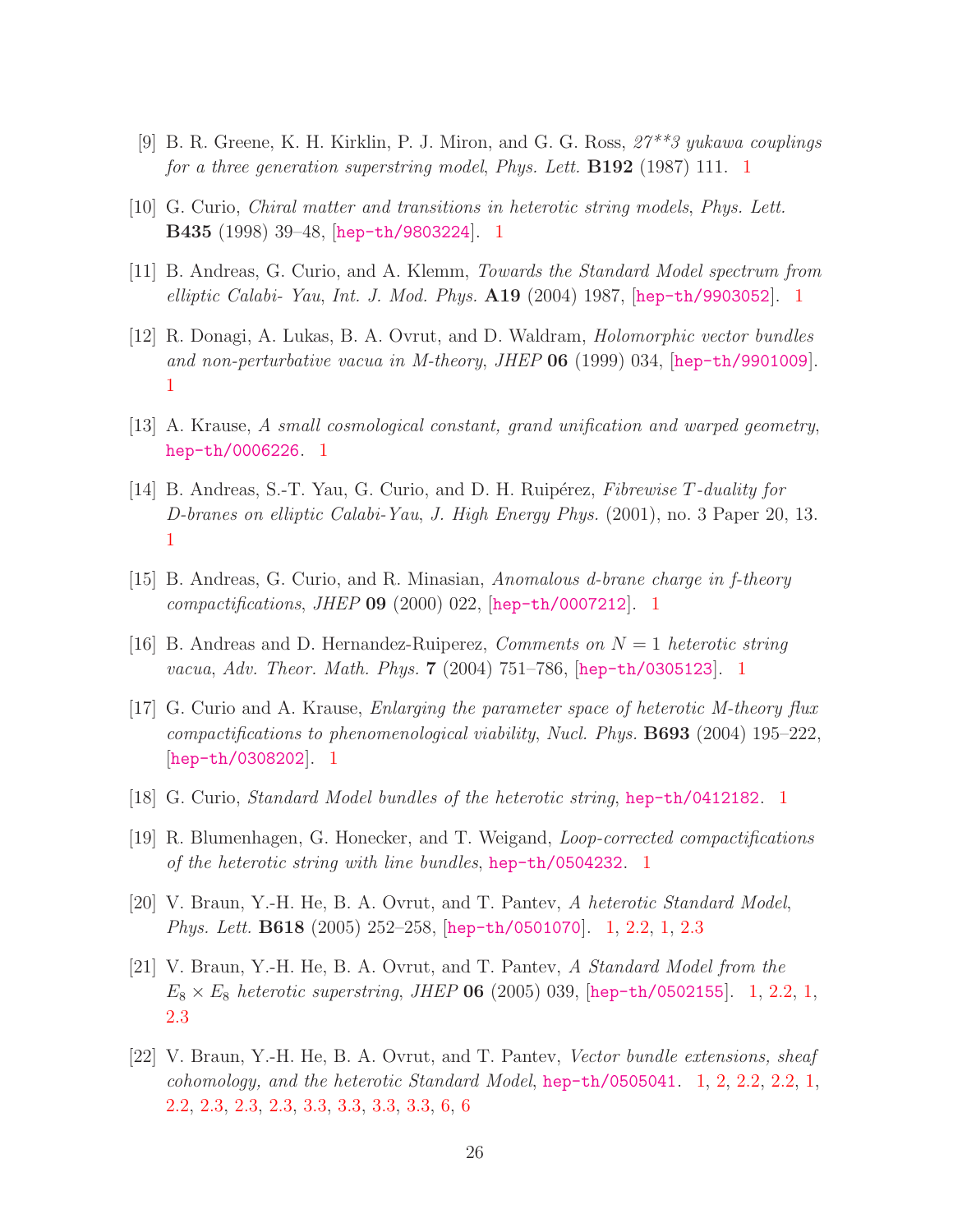- <span id="page-28-0"></span>[23] R. Donagi, B. A. Ovrut, T. Pantev, and D. Waldram, *Standard-Model bundles on non-simply connected Calabi-Yau threefolds*, *JHEP* 08 (2001) 053, [[hep-th/0008008](http://xxx.lanl.gov/abs/hep-th/0008008)]. [1](#page-2-0)
- <span id="page-28-1"></span>[24] R. Donagi, B. A. Ovrut, T. Pantev, and D. Waldram, *Standard-Model bundles*, *Adv.Theor.Math.Phys.* 5 (2002) 563–615, [[math.AG/0008010](http://xxx.lanl.gov/abs/math.AG/0008010)]. [1](#page-2-0)
- <span id="page-28-2"></span>[25] R. Donagi, B. A. Ovrut, T. Pantev, and D. Waldram, *Spectral involutions on rational elliptic surfaces*, *Adv.Theor.Math.Phys.* 5 (2002) 499–561, [[math.AG/0008011](http://xxx.lanl.gov/abs/math.AG/0008011)]. [1,](#page-2-0) [2.2](#page-5-0)
- <span id="page-28-3"></span>[26] B. A. Ovrut, T. Pantev, and R. Reinbacher, *Invariant homology on Standard Model manifolds*, *JHEP* 01 (2004) 059, [[hep-th/0303020](http://xxx.lanl.gov/abs/hep-th/0303020)]. [1](#page-2-0)
- <span id="page-28-4"></span>[27] R. Donagi, B. A. Ovrut, T. Pantev, and R. Reinbacher, SU(4) *instantons on Calabi-Yau threefolds with*  $\mathbb{Z}_2 \times \mathbb{Z}_2$  *fundamental group, JHEP* **01** (2004) 022, [[hep-th/0307273](http://xxx.lanl.gov/abs/hep-th/0307273)]. [1,](#page-2-0) [2.2,](#page-5-0) [2](#page-6-4)
- <span id="page-28-5"></span>[28] V. Braun, B. A. Ovrut, T. Pantev, and R. Reinbacher, *Elliptic Calabi-Yau threefolds with*  $Z_3 \times Z_3$  *wilson lines, JHEP* 12 (2004) 062, [[hep-th/0410055](http://xxx.lanl.gov/abs/hep-th/0410055)]. [1,](#page-2-0) [2,](#page-4-0) [2.1](#page-4-1)
- <span id="page-28-6"></span>[29] R. Donagi, *Principal bundles on elliptic fibrations*, *Asian J. Math* 1 (1997) no. 2 214–223, [[alg-geom/9702002](http://xxx.lanl.gov/abs/alg-geom/9702002)]. [1](#page-2-0)
- <span id="page-28-7"></span>[30] R. Friedman, J. Morgan, and E. Witten, *Vector bundles and F theory*, *Commun. Math. Phys.* 187 (1997) 679–743, [[hep-th/9701162](http://xxx.lanl.gov/abs/hep-th/9701162)]. [1](#page-2-0)
- <span id="page-28-8"></span>[31] R. Friedman, J. Morgan, and E. Witten, *Principal G-bundles over elliptic curves*, *Math.Res.Lett.* 5 (1998) 97–118, [[alg-geom/9707004](http://xxx.lanl.gov/abs/alg-geom/9707004)]. [1](#page-2-0)
- <span id="page-28-9"></span>[32] R. Friedman, J. Morgan, and E. Witten, *Vector bundles over elliptic fibrations*, [alg-geom/9709029](http://xxx.lanl.gov/abs/alg-geom/9709029). [1](#page-2-0)
- <span id="page-28-10"></span>[33] D.-E. Diaconescu and G. Ionesei, *Spectral covers, charged matter and bundle cohomology*, *JHEP* 12 (1998) 001, [[hep-th/9811129](http://xxx.lanl.gov/abs/hep-th/9811129)]. [1](#page-2-0)
- <span id="page-28-11"></span>[34] R. Donagi, Y.-H. He, B. A. Ovrut, and R. Reinbacher, *Moduli dependent spectra of heterotic compactifications*, *Phys. Lett.* B598 (2004) 279–284, [[hep-th/0403291](http://xxx.lanl.gov/abs/hep-th/0403291)]. [1](#page-2-0)
- <span id="page-28-12"></span>[35] R. Donagi, Y.-H. He, B. A. Ovrut, and R. Reinbacher, *The particle spectrum of heterotic compactifications*, *JHEP* 12 (2004) 054, [[hep-th/0405014](http://xxx.lanl.gov/abs/hep-th/0405014)]. [1](#page-2-0)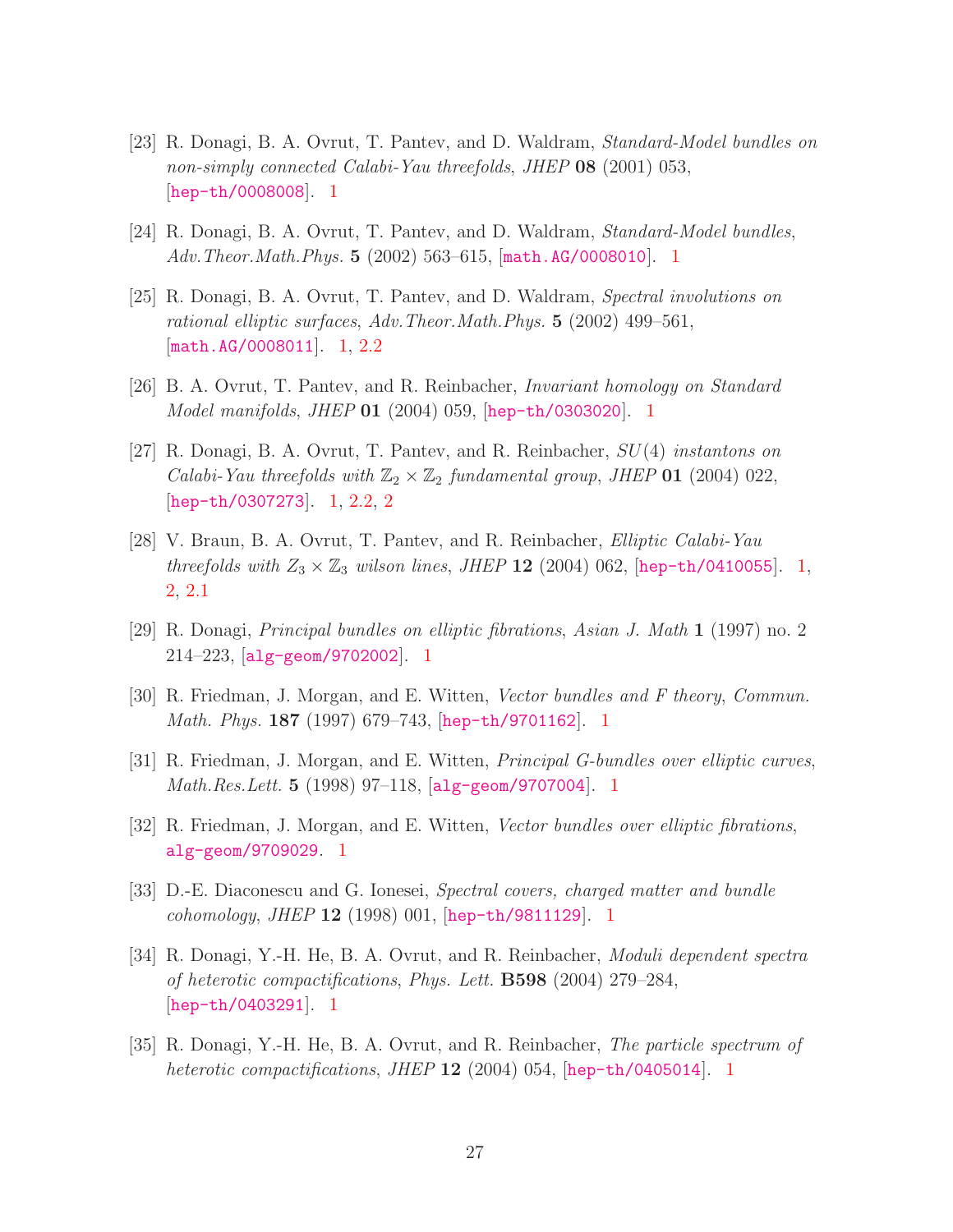- <span id="page-29-0"></span>[36] B. A. Ovrut, T. Pantev, and R. Reinbacher, *Torus-fibered Calabi-Yau threefolds with non-trivial fundamental group*, *JHEP* 05 (2003) 040, [[hep-th/0212221](http://xxx.lanl.gov/abs/hep-th/0212221)]. [1](#page-2-0)
- <span id="page-29-1"></span>[37] R. Donagi, Y.-H. He, B. A. Ovrut, and R. Reinbacher, *Higgs doublets, split multiplets and heterotic*  $SU(3)_C \times SU(2)_L \times U(1)_Y$  *spectra, Phys. Lett.* **B618** (2005) 259–264, [[hep-th/0409291](http://xxx.lanl.gov/abs/hep-th/0409291)]. [1](#page-2-0)
- <span id="page-29-2"></span>[38] R. Donagi, Y.-H. He, B. A. Ovrut, and R. Reinbacher, *The spectra of heterotic Standard Model vacua*, *JHEP* 06 (2005) 070, [[hep-th/0411156](http://xxx.lanl.gov/abs/hep-th/0411156)]. [1](#page-2-0)
- <span id="page-29-3"></span>[39] E. I. Buchbinder and B. A. Ovrut, *Vacuum stability in heterotic M-theory*, *Phys. Rev.* D69 (2004) 086010, [[hep-th/0310112](http://xxx.lanl.gov/abs/hep-th/0310112)]. [1](#page-2-0)
- <span id="page-29-4"></span>[40] E. I. Buchbinder, B. A. Ovrut, and R. Reinbacher, *Instanton moduli in string theory*, *JHEP* 04 (2005) 008, [[hep-th/0410200](http://xxx.lanl.gov/abs/hep-th/0410200)]. [1](#page-2-0)
- <span id="page-29-5"></span>[41] B. A. Ovrut, T. Pantev, and J. Park, *Small instanton transitions in heterotic M-theory*, *JHEP* 05 (2000) 045, [[hep-th/0001133](http://xxx.lanl.gov/abs/hep-th/0001133)]. [1](#page-2-0)
- <span id="page-29-6"></span>[42] E. Buchbinder, R. Donagi, and B. A. Ovrut, *Vector bundle moduli and small instanton transitions*, *JHEP* 06 (2002) 054, [[hep-th/0202084](http://xxx.lanl.gov/abs/hep-th/0202084)]. [1](#page-2-0)
- <span id="page-29-7"></span>[43] E. I. Buchbinder, R. Donagi, and B. A. Ovrut, *Superpotentials for vector bundle moduli*, *Nucl. Phys.* B653 (2003) 400–420, [[hep-th/0205190](http://xxx.lanl.gov/abs/hep-th/0205190)]. [1](#page-2-0)
- <span id="page-29-8"></span>[44] E. I. Buchbinder, R. Donagi, and B. A. Ovrut, *Vector bundle moduli superpotentials in heterotic superstrings and M-theory*, *JHEP* 07 (2002) 066, [hep-th/0206203](http://xxx.lanl.gov/abs/hep-th/0206203). [1](#page-2-0)
- <span id="page-29-9"></span>[45] Y.-H. He, B. A. Ovrut, and R. Reinbacher, *The moduli of reducible vector bundles*, *JHEP* 03 (2004) 043, [[hep-th/0306121](http://xxx.lanl.gov/abs/hep-th/0306121)]. [1](#page-2-0)
- <span id="page-29-10"></span>[46] G. Curio and A. Krause, *G-fluxes and non-perturbative stabilisation of heterotic M-theory*, *Nucl. Phys.* B643 (2002) 131–156, [[hep-th/0108220](http://xxx.lanl.gov/abs/hep-th/0108220)]. [1](#page-2-0)
- <span id="page-29-11"></span>[47] K. Becker and L.-S. Tseng, *Heterotic flux compactifications and their moduli*, [hep-th/0509131](http://xxx.lanl.gov/abs/hep-th/0509131). [1,](#page-2-0) [2.3](#page-8-2)
- <span id="page-29-12"></span>[48] B. de Carlos, S. Gurrieri, A. Lukas, and A. Micu, *Moduli stabilisation in heterotic string compactifications*, [hep-th/0507173](http://xxx.lanl.gov/abs/hep-th/0507173). [1,](#page-2-0) [2.3](#page-8-2)
- <span id="page-29-13"></span>[49] E. I. Buchbinder, *Five-brane dynamics and inflation in heterotic M-theory*, *Nucl. Phys.* B711 (2005) 314–344, [[hep-th/0411062](http://xxx.lanl.gov/abs/hep-th/0411062)]. [1](#page-2-0)
- <span id="page-29-14"></span>[50] E. I. Buchbinder, *Raising anti de sitter vacua to de sitter vacua in heterotic M-theory*, *Phys. Rev.* D70 (2004) 066008, [[hep-th/0406101](http://xxx.lanl.gov/abs/hep-th/0406101)]. [1](#page-2-0)